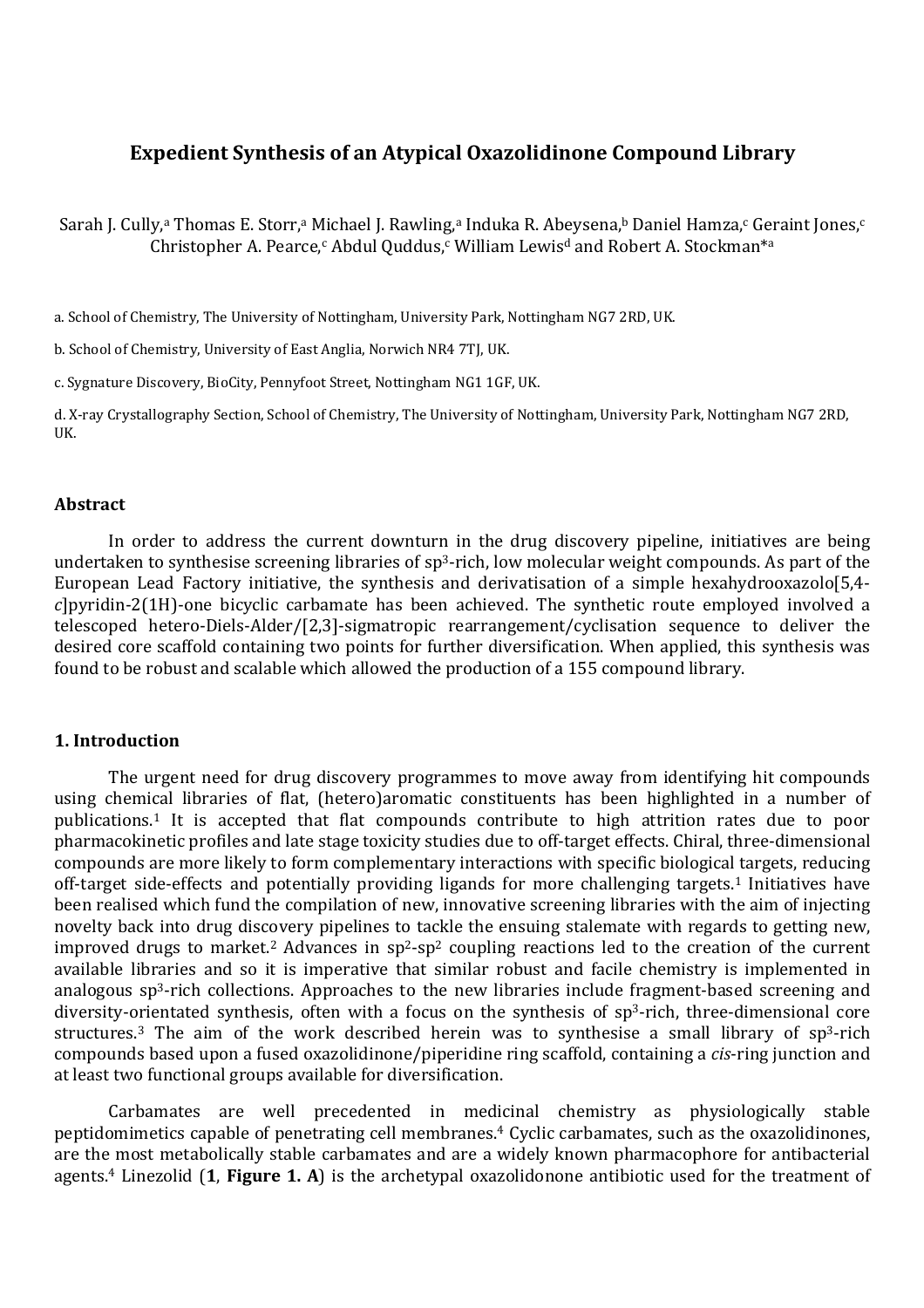Gram-positive strains of methicillin-resistant Staphylococcus aureus (MRSA) and vancomycin-resistant Enterococcus faecium (VRE).5 Antibacterial activity in this series usually requires substitution at the 5 position of the oxazolidinone ring with predictable stereochemistry, as exemplified by the most well developed analogue of **1**, tedizolid (**2**, **Figure 1. A**) which displays activity in linezolid-resistant bacteria and was approved, as a phosphate prodrug, in 2014 in the USA to treat acute bacterial skin infections.<sup>6</sup> Aside from antibacterial activity, the oxazolidinone pharmacophore is present in rivaroxaban (**3**, **Figure 1. A**), a factor Xa inhibitor for the treatment of deep vein thrombosis and pulmonary embolism.<sup>7</sup>

It is hoped that inclusion of an oxazolidinone motif in the innovative bicycle **4** could potentially uncover a novel therapeutic opportunity (**Figure 1. B**). As an addition to our continued interest in scaffold synthesis, discussed herein are results pertaining to the synthesis and derivatisation of the chemical scaffold of the type **4**. <sup>8</sup> *N*-Functionalisation of the oxazolidinone ring nitrogen would provide scaffolds from which novel libraries of compounds could be synthesised, by further derivatisation of the piperidine ring nitrogen. Incorporation of nitrogen atoms as the handle for diversification is desired as this potentially gives access to functional groups such as amines, amides and sulfonamides through facile and high-throughput synthetic methods. The low molecular weight (142 Da) and cLogP (-1.2) of the unsubstituted scaffold, render this scaffold an excellent starting point for a drug discovery programme if found to possess any biological activity.<sup>9</sup>



**Figure 1. A** - Known cyclic-carbamate containing pharmacophores (**1**-**3**). **B** - Targeted bicyclic potential pharmacophores **4a** and **4b**.

There are two regioisomers of the targeted scaffold which were highlighted as potential targets; **4a** (hexahydrooxazolo[5,4-*c*]pyridin-2(1H)-one) and **4b** (hexahydrooxazolo[4,5-*c*]pyridin-2(3H)-one). Several routes towards the synthesis of carbamates are known in the literature; however there significantly fewer published syntheses of fused bicyclic oxazolidinones of this class containing a *cis*-ring junction. In order to scale the synthesis of this scaffold to produce a library of hundreds of compounds,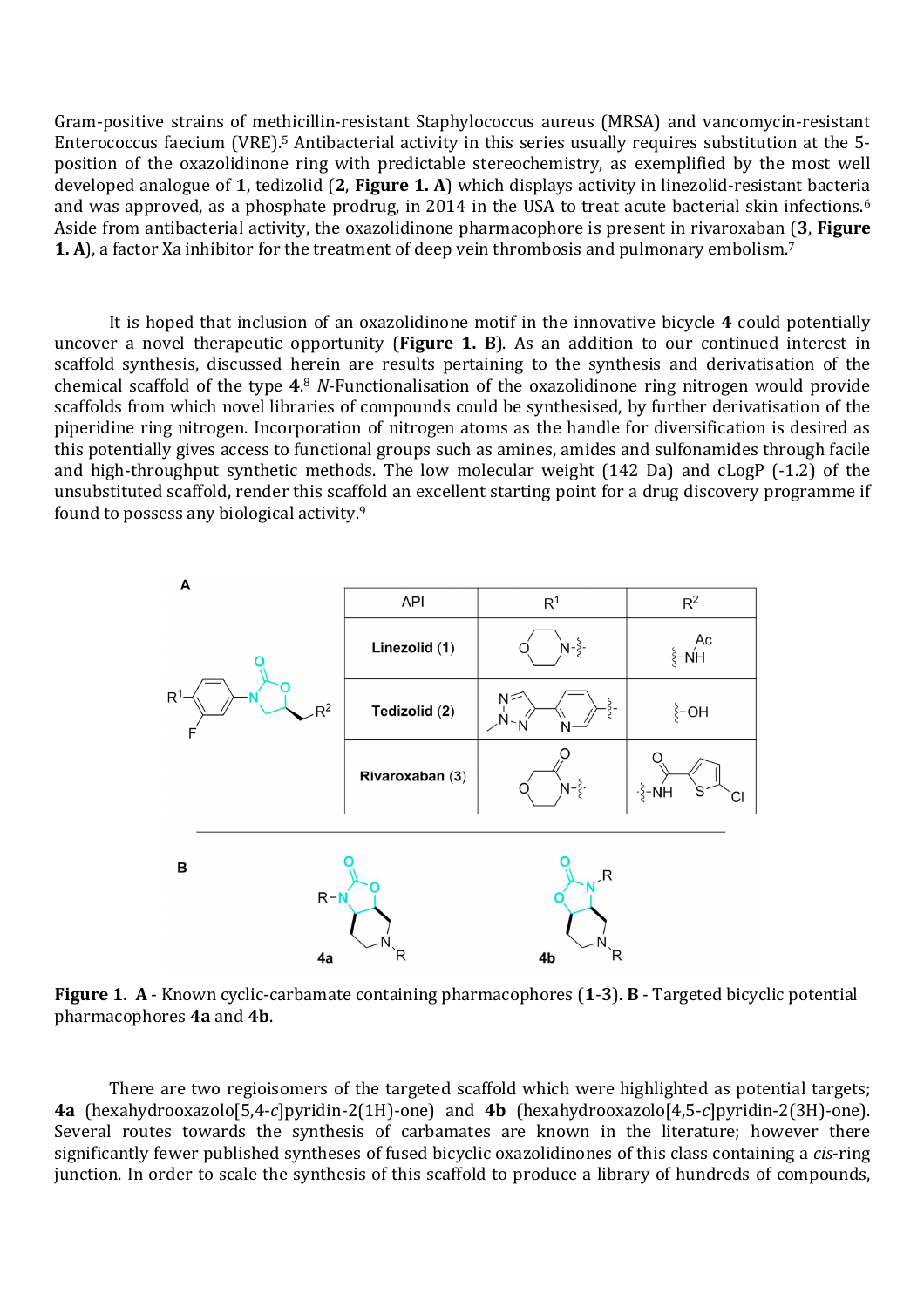the synthetic route chosen must be amenable in terms of cost, safety and expediency. Three potential syntheses towards intermediates **4a** and **4b** were identified (**Scheme 1**). The use of Du Bois' Rhcatalysed C-H insertion chemistry of a carbamate such as **5**, <sup>10</sup> a Trost-type Pd-catalysed reaction of a vinyl epoxide (**6**) and isocyanate,11 which would both give rise to regioisomer **4b**, and finally Weinreb's metalfree allylic sulfoxide route which would give alternative regiochemistry seen in **4a** (**Scheme 1**).<sup>12</sup>



**Scheme 1.** Retrosynthetic analysis towards the synthesis of scaffold **4**.

#### **2. Results and Discussion**

Our initial investigations focussed upon applying the two transition metal-catalysed routes to generate cores of the general structure **4a**. The Du Bois method was initially attempted with a number of appropriate carbamates (**5**), which were subjected to typical literature conditions for the C-H insertion reaction.<sup>10</sup> Unfortunately, the cyclised products **4** were not observed in appreciable quantities (**Scheme 2**). However, the palladium catalysed method for the generation of intermediate **7c**, a precursor to **4a**, was applied with more success. The relevant epoxide **6** was subjected to reaction with a small range of isocyanates.9 Both the *N*-4-methoxyphenyl and *N*-4-toluenesulfonate protected intermediates **7a** and **7b** were synthesised in 64% and 36% yields respectively and could both be deprotected to provide **7c**. Despite this protocol being productive, reproducibility, purification and scalability issues caused by complex reaction mixtures were experienced. These problems forced us to abandon the use of this regioisomer in the remainder of the synthesis.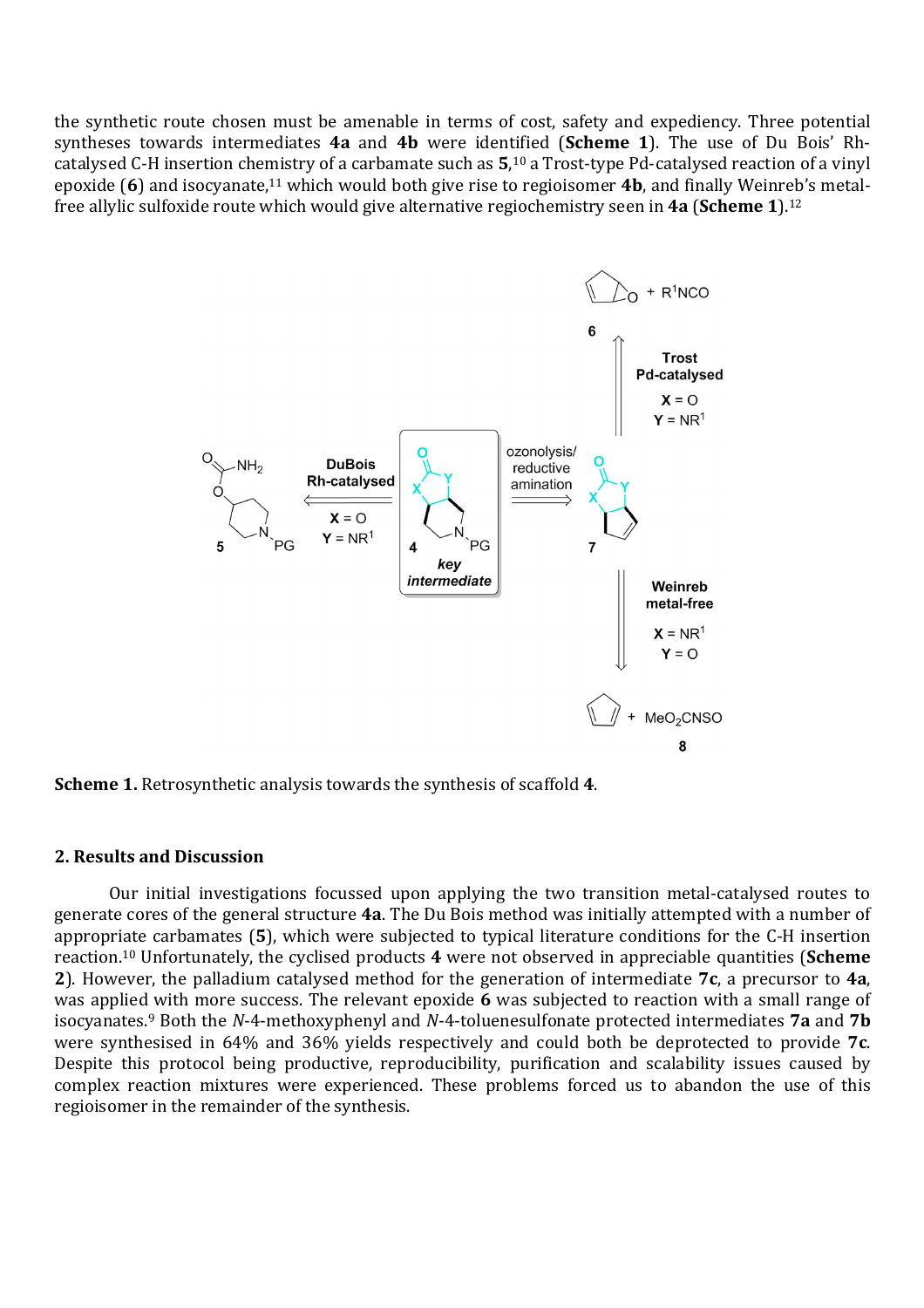

**Scheme 2.** Ineffective routes towards target core 4a. Representative conditions: i - Rh<sub>2</sub>(OAc)<sub>4</sub>, PhI(OAc)<sub>2</sub>, MgO, CH2Cl2, 40 °C, 36 h. ii - Pd2(dba)3.CHCl3, P(O*i*Pr)3, CH2Cl2, R2NCO, RT, 18 h. iii - CAN, MeCN, 2 h, RT. iv - naphthalene, Na, DME, THF, -78 °C-RT, 18 h.

With these preliminary set-backs, the work then shifted focus onto a low cost, expedient synthesis of relevant intermediates which did not necessitate the use of expensive transition metal-catalysts at an early stage in the synthesis. A diastereoselective synthesis of **7d** (regioisomer of **7c**) was identified, which had previously been utilised in the synthesis of marine sponge alkaloid agelastatin A by Weinreb *et al.* (**Scheme 3**).12b Synthesis of sulfinyl carbamate **9** proceeded well as per the literature from thionyl chloride addition to *O*-methyl carbamate (**8**).13 We found that, in agreement with Whitesell *et al*., handling the reaction mixture and product under strict anaerobic conditions gave optimal yields on multigram scale of this reportedly capricious reaction.<sup>14</sup> The one-pot Diels-Alder cycloaddition of sulfinyl carabamate **9** with cyclopentadiene and subsequent ring-opening of the unstable product with phenyl Grignard gave allylic sulfoxide **10** in 48% yield. Literature precedent demonstrates that the desired oxazolidinone **7d** can be obtained in two steps from **10**. <sup>15</sup> A thermal [2,3]-sigmatropic rearrangement to the corresponding sulfonate ester, followed by treatment of the rearranged product with HMPT facilitates ring closure to deliver **7d**. Use of toxic HMPT on scale was a health and safety concern, hence, after an assessment of a variety of phosphorus(III) reagents, it was found that trimethyl phosphite provided the key intermediate (**7d**) in a moderate yield of 61% over 2 steps (**Scheme 3**).



**Scheme 3.** Synthesis of **7d** *via* an allylic sulfoxide rearrangement. i - SOCl<sub>2</sub>, Py, Et<sub>2</sub>O, RT, 3 h. ii cyclopentadiene, PhH, RT, 24 h. iii - PhMgBr, THF, RT, 20 min. iv - P(OMe)3, EtOH, Δ, 36 h. v - KOH, MeOH, RT, 24 h.

With key intermediate **7d** in hand, functionalisation of the carbamate nitrogen could be performed to provide the library precursors (**Scheme 4**). Treatment with *<sup>n</sup>*BuLi at -78 °C followed by the addition of the relevant electrophile provided the *N*-ethyl, 4-bromobenzyl, acetyl and 4-toluenesulfonyl bearing derivatives (**11a**-**d**) in good yields (66-85%; **Scheme 4**). Each derivative was subjected to a one-pot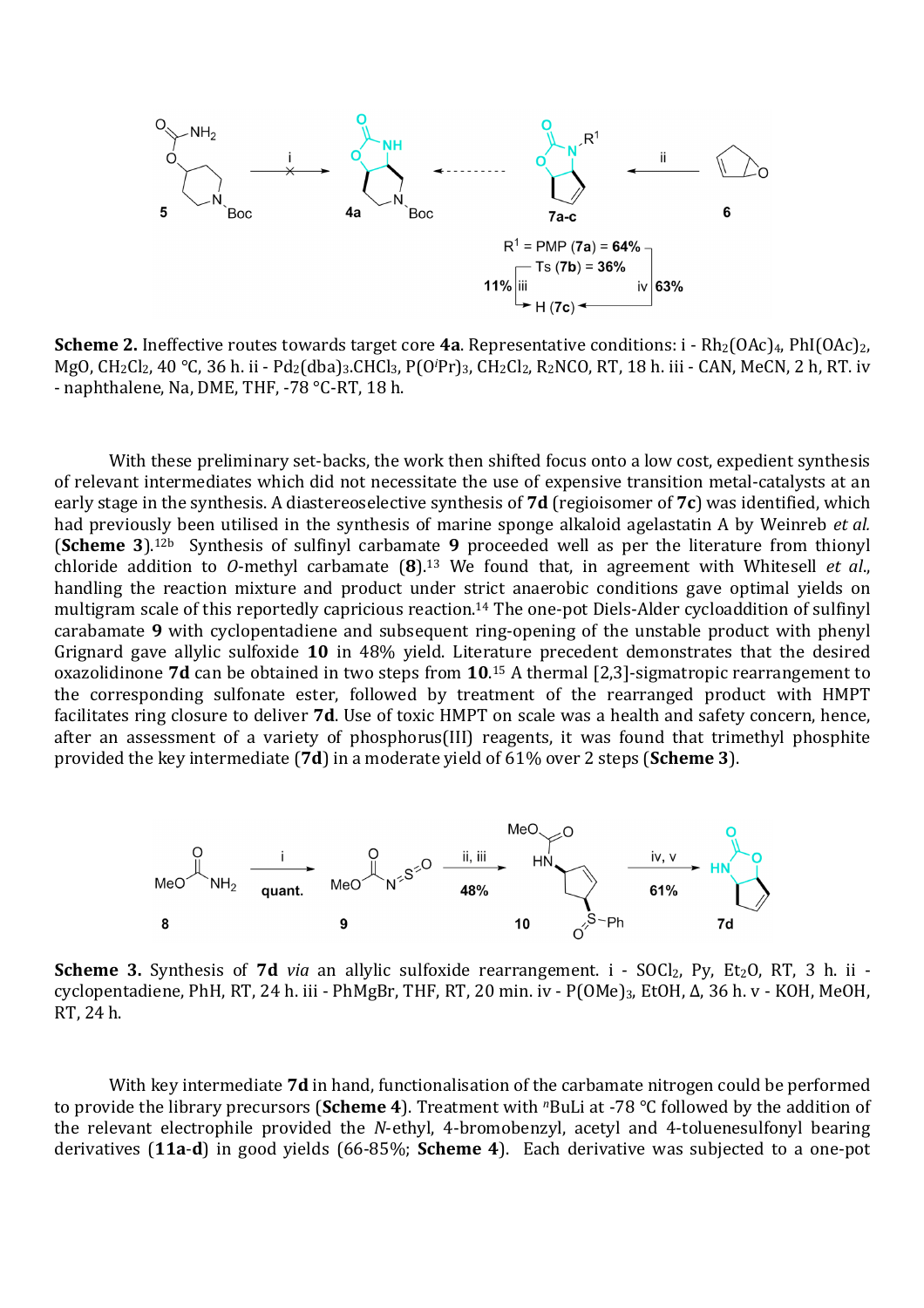oxidative cleavage of the olefin under ozonolysis conditions followed by reductive amination of the intermediate ozonide with a small range of amines (**Scheme 4**, **Table 1**).



**Scheme 4.** *N*-Functionalisation and ring expansion of **7d**. i - *n*BuLi, R1X, THF, -78 °C (X = I for **11a**, Br for **11b** and Cl for **11c** and **11d**). ii - O<sub>3</sub>, MeOH, -78 °C. iii - NaBH<sub>3</sub>CN, R<sup>2</sup>NH<sub>2</sub>, 0 °C.

|  | Table 1. Synthesis of piperidines 12a-d. |  |  |  |
|--|------------------------------------------|--|--|--|
|--|------------------------------------------|--|--|--|

| Entry        | <b>SM</b>  | R <sup>1</sup>     | $\mathbf{R}^2$     | Yield $(\% )$ | Prod.           |
|--------------|------------|--------------------|--------------------|---------------|-----------------|
| $\mathbf{1}$ |            | Et                 | $4-Br(C_6H_4)CH_2$ | 37            | 12a             |
| 2            | <b>11a</b> | Et                 | Me                 | 25            | 12 <sub>b</sub> |
| 3            |            | Et                 | $t$ Bu             | $\theta$      |                 |
| 4            | <b>11b</b> | $4-Br(C_6H_4)CH_2$ | $4-Br(C_6H_4)CH_2$ | 55            | 12c             |
| 5            |            | $4-Br(C_6H_4)CH_2$ | Me                 |               | 12d             |
| 6            | 11c        | Ac                 | $4-Br(C_6H_4)CH_2$ | $\theta$      |                 |
| 7            | 11d        | <b>Ts</b>          | <b>B</b> n         | 91            | 13              |

1 – By-product derived from the hydrolysis of the desired product.

*N*-Ethyl scaffold **11a** was successful with two of three attempted amines, with *tert*-butylamine being too sterically hindered to succeed (**Table 1**, Entries 1-3). Similarly, the bromobenzylamine furnished substrate (**11b**) ring expansion proceeded well for two attempted amines (**Table 1**, Entries 4 and 5). We found the acetyl and 4-toluenesulfonyl functionalities were ineffective at generating the desired products under the ozonolysis reaction conditions; indeed, a side-product (**13**) was isolated from the reaction where  $R^1 = 4$ -toluenesulfonyl. Compound 13 was identified as a product of hydrolysis (due to the basic work-up) of the carbamate ring post ring expansion (**Table 1**, Entry 7). A single crystal X-ray structure of this product (**13**) was determined which provides evidence to support the *cis*-configuration of the ring junction in compounds **12a-l** (**Figure 2**).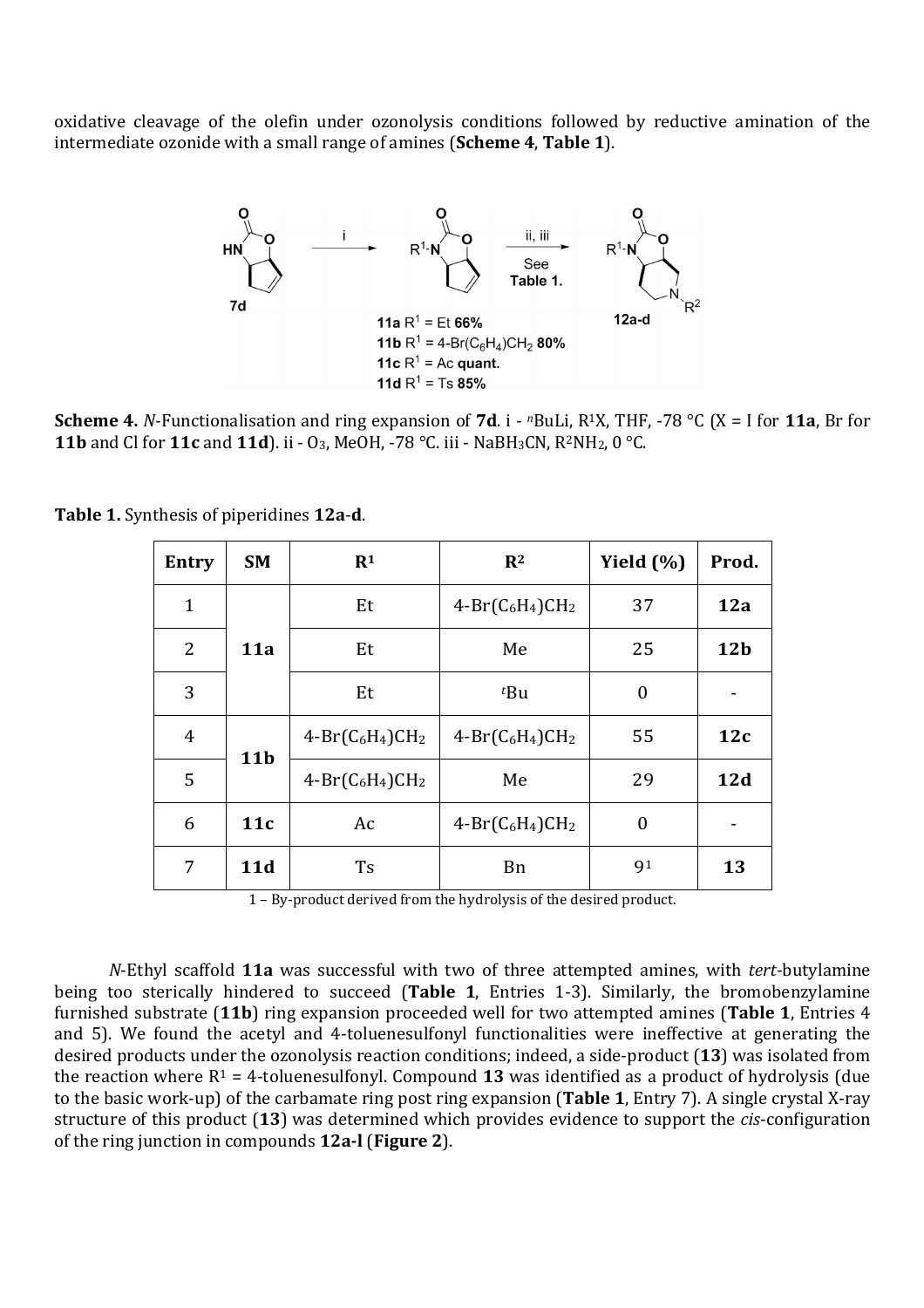

**Figure 2.** X-ray diffraction crystal structure of hydrolysis product (**13**) showing cis-configuration of C3 hydroxyl and C4 sulfonamide functionalities.

This synthetic route demonstrated the facile nature by which carbamate functionalisation and *N*alkyl piperidine generation can be performed. However, to improve the synthetic utility of the reaction sequence and therefore increase the potential diversity of the intended library, an orthogonal synthetic route was developed (**Scheme 5**). Unsubstituted intermediate **7d** was subjected to oxidative cleavage/reductive amination of the olefin with benzylamine to give the benzyl-protected piperidine **12e**. *N*-Functionalisation of the carbamate nitrogen can then be performed as exemplified by the synthesis of *N*-ethylated compound **12f**. Removal of the piperidine benzyl protecting group under acidic hydrogenolysis conditions allowed access to the secondary amines **14** and **15**. From these cores, a small exemplary compound library of 6 compounds (**12g**-**l**) was produced *via* standard amidation and reductive amination reactions (**Scheme 5**, Table 2). Both of these protocols are highly amenable to plated library synthesis allowing for the potential of rapid library synthesis.



**Scheme 5.** Alternative route to the synthesis of library compounds (**12**) from **7d**. i - O3, MeOH, -78 °C. ii - NaBH3CN, BnNH2, 0 °C. iii – H2 (1 atm.), Pd/C, HCl, MeOH, RT, 18 h. iv - *<sup>n</sup>*BuLi, EtI, THF, -78 °C.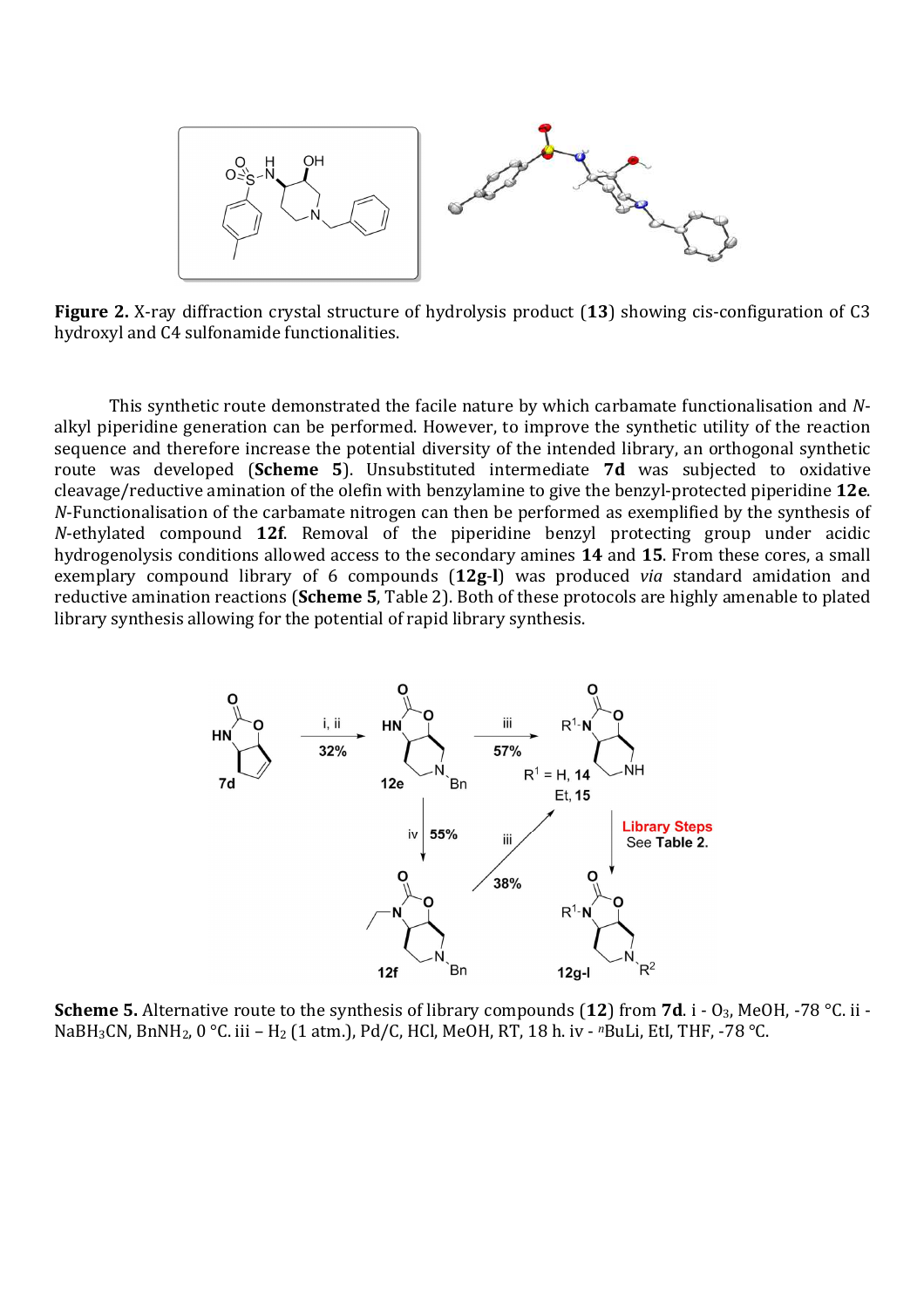| <b>Entry</b>   | <b>SM</b> | R <sup>1</sup> | $\mathbb{R}^2$                       | Yield (%) | Prod.      |
|----------------|-----------|----------------|--------------------------------------|-----------|------------|
| 1 <sup>1</sup> | 14        | H              | $\zeta^2$<br>$\dot{N}$               | 27        | 12g        |
| 2 <sup>1</sup> | 15        | Et             | F                                    | 67        | <b>12h</b> |
| 3 <sup>1</sup> | 14        | H              | $z^{2}$                              | 30        | 12i        |
| 4 <sup>1</sup> | 15        | Et             | ő<br>∩                               | 47        | 12j        |
| 5 <sup>2</sup> | 14        | H              |                                      | 55        | 12k        |
| 6 <sup>2</sup> | 14        |                | $\mathcal{Z}_{\!\!\mathcal{L}}$<br>Ń | 67        | <b>12l</b> |

**Table 2.** Examples of piperidine *N*-functionalisation library steps.

Each library compound synthesised was found to be chemically stable in DMSO (one week, ambient temperature, in sunlight) and consequently validated the carbamate/piperidine scaffold as a viable library structure. To this end, a proof of principle library of 155 unique compounds was synthesised; these have subsequently been added to the Joint European Compound Library (JECL).<sup>16</sup> Exemplary property data of the produced library is presented in **Figure 3** which demonstrates the range and diversity of this compound family.



**Figure 3. A** – Chart of CLogP versus MW for a library of 155 compounds based on scaffold **4a**. **B** – Chart of demonstrating the distribution of compounds synthesised and their respective Fsp3.

<sup>1 –</sup> R2CO2H, HATU, NEt*i*Pr2, DMF, RT, 18 h. 2 – R2CHO, AcOH, NaHB(OAc)3, NMP, RT, 18 h.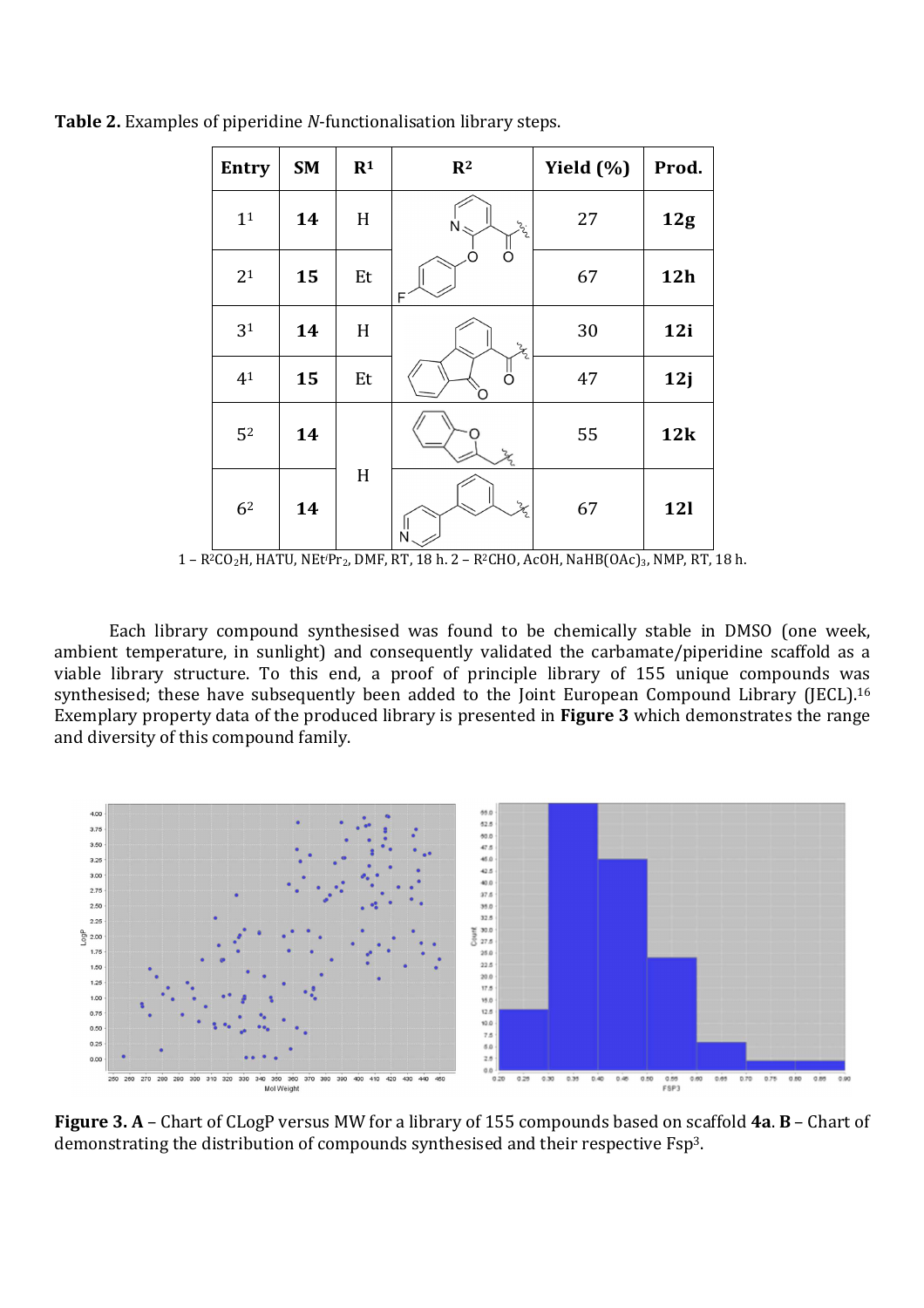## **3. Conclusions**

A low cost, expedient synthesis of a potential pharamacophore has been demonstrated. The innovative *cis*-fused oxazolidinone/piperidine ring system was synthesised in four synthetic steps from commercially available *O*-methyl carbamate. The use of an ozonolysis/reductive amination protocol enabled the rapid generation of a desired piperidine ring. Further to this, *N*-functionalisation of the carbamate nitrogen was demonstrated to be a facile process, which provided a number of scaffolds for further diversification on the piperidine ring nitrogen. The synthetic route described has provided a synthetic sequence that has enabled the synthesis of a library of compounds of the general structure **4a**. Importantly, a number of chemically stable library compounds, with appealing lipophilicity and molecular weight properties, were synthesised currently constitute a part of the openly accessible JECL for lead generation for both academia and industry.

## **4. Experimental**

## **4.1 General experimental details**

Nuclear Magnetic Resonance (NMR) spectra were recorded on a 400 (Bruker® DPX400, AV400, or AVIII400) NMR spectrometers in CDCl3 or DMSO-*d*6 at 300 K (unless stated otherwise). All spectra were referenced to the residual hydrogen solvent peaks for <sup>1</sup>H NMR (CDCl<sub>3</sub>  $\delta$  = 7.26 ppm, DMSO- $d_6$  = 2.50) and the solvent peak for <sup>13</sup>C NMR (CDCl<sub>3</sub> δ = 77.0 ppm, DMSO- $d_6$  = 39.5). NMR Chemical shifts (δ) are reported in ppm; coupling constants (*J*) are reported in Hz; splitting patterns are assigned s = singlet, d = doublet, t  $=$  triplet,  $q =$  quartet, br = broad signal; and app = the apparent multiplicity. High resolution mass spectrometry (HRMS) data was obtained using a Bruker® MicroTOF spectrometer measured using electrospray ionization (ESI). Infrared spectroscopic data were recorded using a Bruker® Tensor27 FTIR spectrometer. Melting points were measured on a Stuart Scientific SMP3 apparatus and are uncorrected. Solvents, unless otherwise stated, were purchased in reagent grade or anhydrous quality and used as received. THF was distilled from Na/benzophenone immediately prior to use and diethyl ether was obtained from in-house purification towers. Reagents were either purchased directly from commercial suppliers or prepared according to literature procedures. Reactions were monitored using aluminium backed silica thin layer chromatography with a fluorescent dye  $(\lambda = 254 \text{ nm})$  and visualised under UV illumination or staining with basic  $KMnO_4$  dye. Flash column chromatography was performed manually on silica gel (Fluka 60) with pressurised air flow (except where stated otherwise).

## **4.2 Procedure for the synthesis of compound 10**

To a solution of methyl carbamate (20.0 g, 266 mmol) in diethyl ether (300 ml) was added SOCl<sub>2</sub> (21.0 mL, 288 mmol) at 0 °C, after stirring for 5 min the reaction mixture was allowed to warm to RT and stirred for a further 30 min. A solution of pyridine (40.9 mL, 506 mmol) in diethyl ether (60.0 mL) was added slowly over 1.5 h and then stirred for further 1.5 h. The resulting precipitate was filtered under  $N_2$ . The filtrate was concentrated *in vacuo* to give **9** (32.0 g, 264 mmol, Quant.) as yellow oil. The material was used without any further purification [<sup>1</sup>H NMR (400 MHz, CDCl<sub>3</sub>)  $\delta$  3.94 (3H, s, CH<sub>3</sub>)]. To a solution of methyl sulfinylcarbamate (**9**, 10.0 g, 83 mmol) in benzene (60.0 mL) was added freshly distilled cyclopentadiene (9.7 mL, 116 mmol) dropwise and the resulting solution was stirred for 20 h at RT. The solution was diluted with THF (110 mL) and phenylmagnesium bromide (1 M in THF, 83.0 mL, 83 mmol) was added over 45 min then stirred for 30 min before being quenched by addition of sat. aq. NH4Cl (100 mL). Extracted with EtOAc (3 x 100 mL), combined organic phases were washed with brine (100 mL),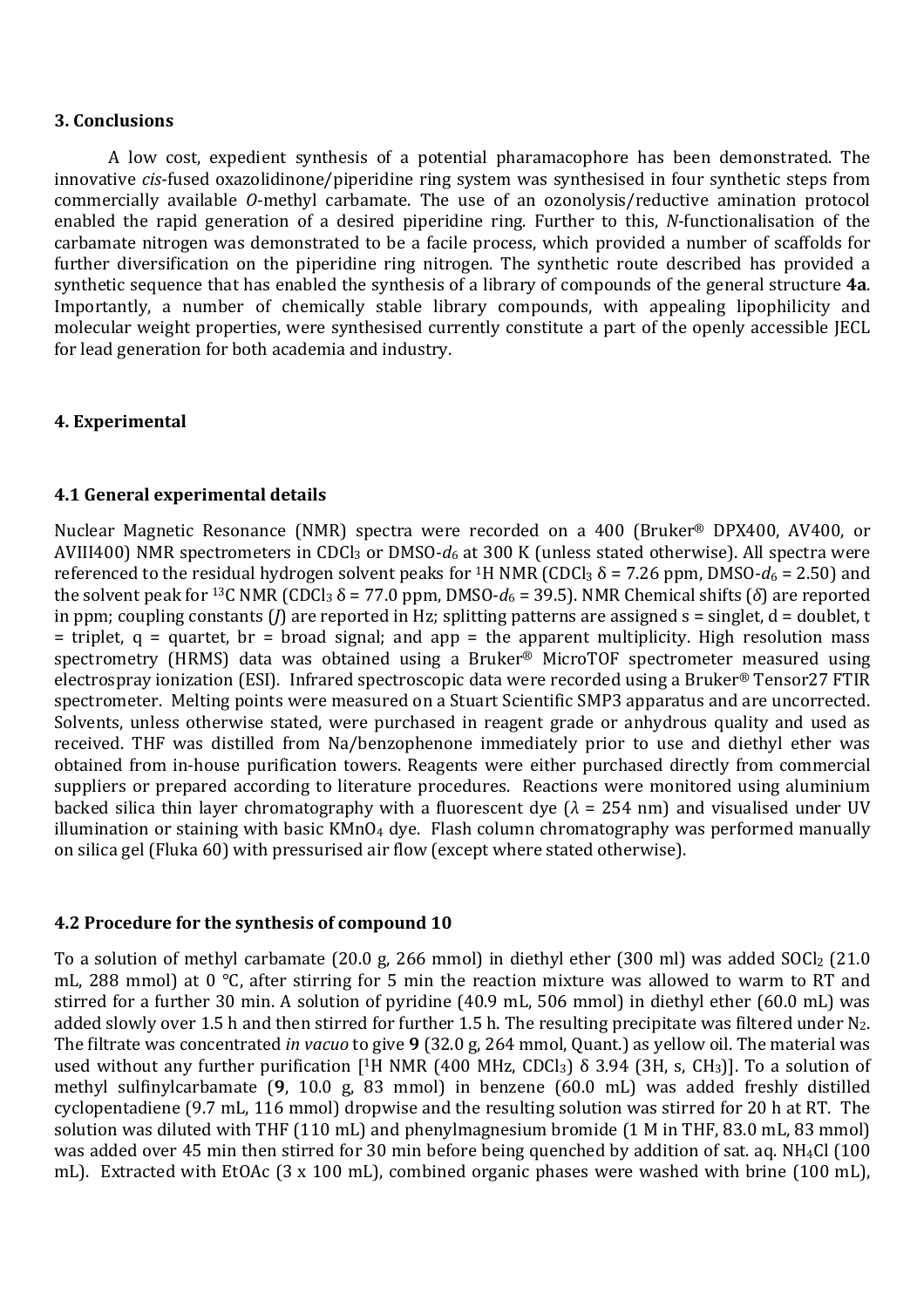dried (MgSO4) and concentrated *in vacuo*. Purification (MPLC, Si, EtOAc/petrol, 80%) gave **10** (10.4 g, 48%).

#### **4.2.1 Compound 10**12b

Orange coloured oil.  $R_f = 0.72$  (EtOAc); IR cm<sup>-1</sup> 3011, 2360, 2341, 1716, 1516; <sup>1</sup>H NMR (400 MHz, CDCl3) δ 7.57-7.47 (5H, m, H-Ar), 6.17-5.99 (2H, m, H-2 and H-3), 5.83 (1H, d, *J* = 8.8 Hz, NH), 4.78 (1H, dd, *J* = 8.8 and 8.7 Hz, H-1), 3.84-3.78 (1H, m, H-4), 3.68 (3H, s, CH3), 2.17 (1H, ddd, *J* = 15.3, 8.7 and 8.5 Hz, H-5), 1.78-1.73 (1H, m, H-5); 13C NMR (100 MHz, CDCl3) 171.1 (*C*O2Me), 156.3 (C-Ar), 142.0 (C-2 or C-3), 130.9 (C-Ar), 129.3 (C-Ar), 129.1 (C-Ar), 128.0 (C-2 or C-3), 124.0 (C-Ar), 71.2 (C-4), 53.4 (C-1), 52.0 (CH3), 29.2 (C-5); HRMS ESI<sup>+</sup> *m*/*z* C13H15NO3S calculated: 288.0665 [M+Na]<sup>+</sup>, found: 288.0654.

#### **4.3 Procedure for the synthesis of 7d**

To a solution of methyl (*Z*)-(5-(phenylsulfinyl)hex-3-en-2-yl)carbamate(**10**, 39.7 g, 135 mmol) in ethanol (200 mL) was added trimethyl phosphite (17.5 mL, 148 mmol) and heated to 80 °C for 36 h before the solvent was removed *in vacuo*. The crude mixture was stirred in a 10% solution of KOH in MeOH (100 mL) for 2 h. The mixture was then acidified by addition of 1 M HCl (250 mL) then extracted with EtOAc (4 x 200 mL). The combined organic phase was washed with brine (200 mL), dried (MgSO<sub>4</sub>) and solvent removed *in vacuo*. Purification (MPLC, Si, EtOAc/isohexane 0-100%) followed by trituration with diethyl ether gave **7d** (2.9 g, 17% yield) as a white solid. The aqueous was concentrated *in vacuo* and the resulting solid was suspended in EtOAc (500 mL) and slurried for 1 h before filtering. The filtrate was concentrated *in vacuo* and then triturated with diethyl ether to give combined **7d** (10.2 g, 61%).

#### **4.3.1 Compound 7d**12b

A white solid. R<sub>f</sub> = 0.63 (EtOAc 100%); M.p. 120-122 °C; IR cm<sup>-1</sup> 3468, 3011, 1750; <sup>1</sup>H NMR (400 MHz, CDCl3) δ 6.08-6.06 (1H, m, H-alkene), 5.89-5.85 (1H, m, H-alkene), 5.62 (1H, br s, NH), 5.58-5.55 (1H, m, H-5), 4.47-4.43 (1H, m, H-1), 2.76-2.68 (1H, m, H-2), 2.54-2.47 (1H, m, H-2); <sup>13</sup>C NMR (101 MHz, CDCl<sub>3</sub>) δ 158.9 (CO), 135.3 (C-3 or 4), 128.5 (C-3 or 4), 86.2 (C-5), 53.3 (C-1), 40.7 (C-2); HRMS *m*/*z* C6H7NO<sup>2</sup> calculated: 148.0369 [M+Na]+, found: 148.0366.

#### **4.4 General procedure for functionalisation cyclic carbamates using** *<sup>n</sup>***BuLi**

To a solution of **7d** (1 mol. equiv.) in THF (1 mL/0.5 mmol) at -78 °C was added *n*BuLi (2.5 M in hexanes, 1.1 mol. equiv.) and stirred for 30 min before a solution of the appropriate halide (1.2 mol. equiv.) in THF (1 mL/0.5 mmol) was added dropwise. The solution was allowed to warm to RT overnight then heated to 70 °C for 12 h. Brine was added and extracted with EtOAc (3 x 1 mL/0.3 mmol), dried (MgSO4) and concentrated *in vacuo*.

#### **4.4.1 Compound 11a**

Compound **11a** was prepared according to the general procedure (**4.4**): **7d** (200 mg, 1.6 mmol), THF (3.0 mL), *n*BuLi (2.5 M in hexanes, 0.7 mL, 1.8 mmol) and iodoethane (0.15 mL, 1.9 mmol) in THF (3.0 mL). Purification (MPLC, Si, EtOAc/petrol 60%) gave **11a** (160 mg, 66%) as a yellow oil.  $R_f = 0.33$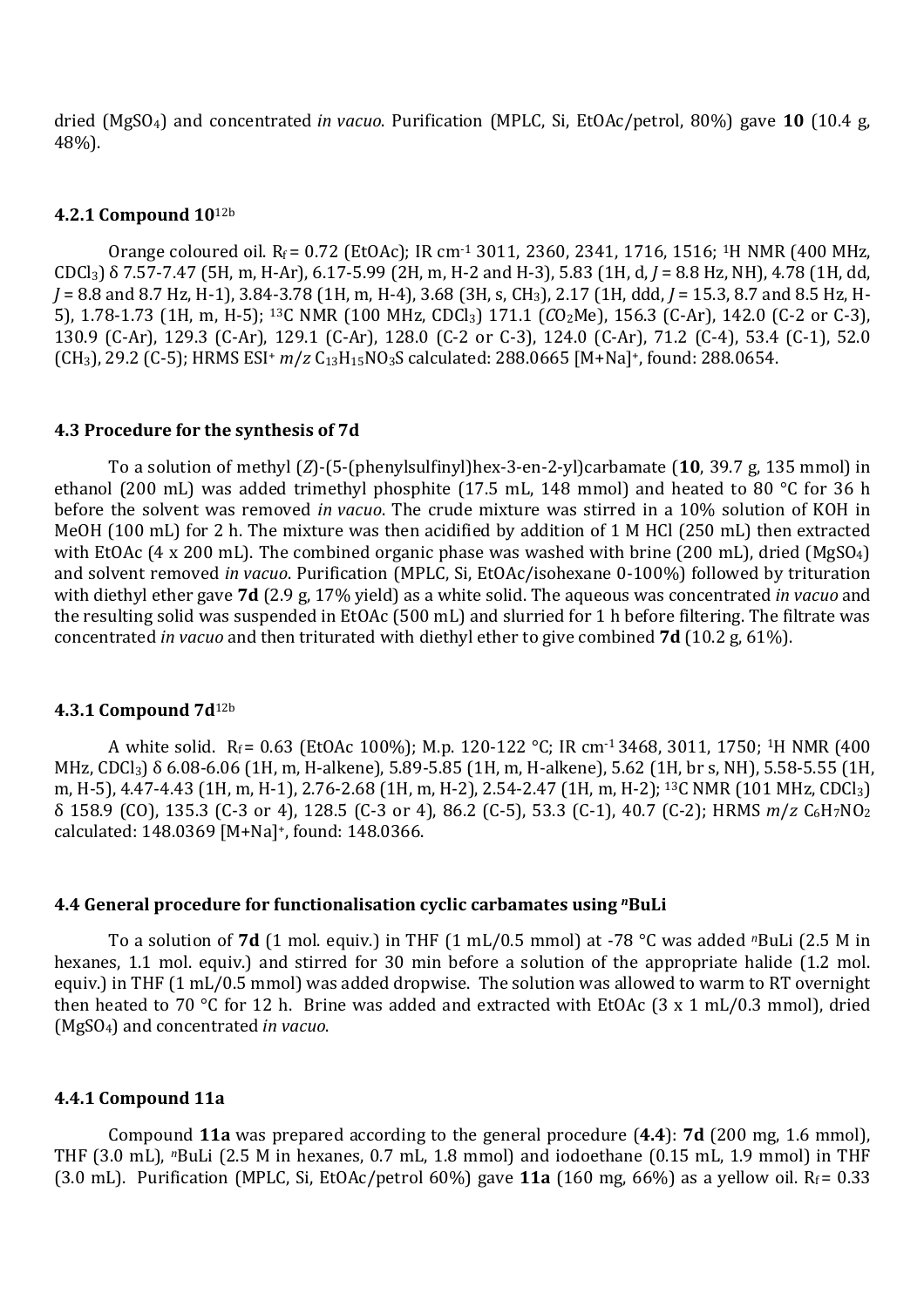(EtOAC/petrol 50%); IR cm-1 3011, 2983, 2938, 1737; 1H NMR (400 MHz, CDCl3) δ 6.08-6.06 (1H, m, H-3), 5.86 (1H, dd app.t, *J* = 5.9, 2.2 and 2.1 Hz, H-4), 5.43-5.40 (1H, m, H-5), 4.39 (1H, ddd, *J* = 7.9, 5.9 and 2.0 Hz, H-1), 3.58 (1H, dt, *J* = 14.8 and 7.5 Hz, C*H*HCH3), 3.05 (1H, dt, *J* = 14.5 and 7.2 Hz, CH*H*CH3), 2.63-2.49 (2H, m, H-2), 1.18 (3H, t, *J* = 7.4 Hz, CH3); 13CNMR (101 MHz, CDCl3) δ 157.0 (CO), 135.0 (C-3 or 4), 128.7 (C-3 or 4), 82.4 (C-5), 56.1 (C-1), 37.4 (C-2), 37.3 (*C*H2CH3), 12.4 (CH3); HRMS *m*/*z* calculated for  $C_8H_{12}N_1O_2$ : 154.0863 [M+H]<sup>+</sup>, found: 154.0861.

## **4.4.2 Compound 11b**

Compound **11b** was prepared according to the general procedure (**4.4**): **7d** (200 mg, 1.6 mmol), THF (3.0 mL), *<sup>n</sup>*BuLi (2.5 M in hexanes, 0.7 mL, 1.8 mmol) and 4-bromobenzylbromide (475 mg, 1.9 mmol) in THF (3.0 mL). Purification (MPLC, Si, EtOAc/petrol 40%) gave **11b** (378 mg, 80%) as a yellow oil. Rf = 0.64 (EtOAc/petrol 50%); IR cm-1 3011, 2933, 1739; 1H NMR (400 MHz, CDCl3) δ 7.48 (2H, d, *J* = 8.4 Hz, H-Ar), 7.17 (2H, d, *J* = 8.4 Hz, H-Ar), 6.04-6.01 (1H, m, H-4), 5.87 (1H, ddd, *J* = 6.0, 2.2 and 2.1 Hz, H-3), 5.39-5.35 (1H, m, H-5), 4.68 (1H, d, *J* = 15.3 Hz, H-benzylic), 4.13 (1H, ddd, *J* = 7.9, 3.2 and 3.1 Hz, H-1), 4.07 (1H, d, *J* = 15.3 Hz, H-benzylic), 2.48-2.46 (2H, m, H-2); 13C NMR (101 MHz, CDCl3) δ 157.4 (CO), 135.1 (C-3 or C-4), 135.0 (C-3 or C-4), 132.0 (C-Ar), 130.0 (C-Ar), 128.7 (C-Ar), 122.0 (C-Ar), 82.8 (C-5), 56.3 (C-1), 46.3 (C-benzylic), 36.9 (C-2); HRMS *m*/*z* calculated for C13H12BrNO2: 294.0124 [M+H]<sup>+</sup>, found: 294.0115.

## **4.4.3 Compound 11c**

Compound **11c** was prepared according to the general procedure (**4.4**): **7d** (200 mg, 1.6 mmol), THF (3.0 mL), *n*BuLi (2.5 M in hexanes, 0.7 mL, 1.8 mmol) and acetyl chloride (0.14 mL, 1.9 mmol) in THF (3.0 mL). Purification (MPLC, Si, EtOAc/petrol 40%) gave **11c** (272 mg, quantitative) as a pale orange oil. Rf = 0.69 (EtOAc/petrol 50%); 1H NMR (400 MHz, CDCl3) δ 6.14 (1H, m, H-4), 5.87 (1H, app dq, *J* = 6.3, 2.2 Hz, H-3), 5.45 (1H, app dt, *J* = 8.1, 2.1 Hz, H-5), 4.83 (1H, app td, *J* = 7.6, 2.1 Hz, H-1), 2.95 (1H, ddt, *J* = 18.7, 7.2, 2.4 Hz, H-2a), 2.58 (1H, dm, *J* = 18.7, 2.3 Hz, H-2b), 2.51 (s, 3H); 13C NMR (101 MHz, CDCl3) δ 170.7 (CO), 153.4 (CO-*Ac*), 137.6 (C4), 127.3 (C-3), 82.4 (C-5), 55.6 (C-1), 40.0 (C2), 23.8 (CH3); HRMS *m*/*z* calculated for  $C_8H_{11}NO_3$ : 168.0655 [M+H]<sup>+</sup>, found: 168.0655.

#### **4.4.4 Compound 11d**

Compound **11d** was prepared according to the general procedure (**4.4**): **7d** (200 mg, 1.6 mmol), THF (3.0 mL), *n*BuLi (2.5 M in hexanes, 0.7 mL, 1.8 mmol) and 4-toluenesulfonyl chloride (362 mg, 1.9 mmol) in THF (3.0 mL) to give **11d** (376 mg, 85%) as an orange coloured solid, used without further purification. R<sub>f</sub> = 0.16 (EtOAc 100%); M.p. 112-114 °C; IR cm<sup>-1</sup> 3631, 3011, 2945, 2839, 2360, 1777, 1602; <sup>1</sup>H NMR (400 MHz, CDCl3) δ 7.95 (2H, d, *J* = 8.5 Hz, H-Ar), 7.35 (2H, d, *J* = 8.5 Hz, H-Ar), 6.15-6.12 (1H, m, H-4), 5.83 (1H, ddd, *J* = 6.1, 4.3 and 2.2 Hz, H-3), 5.44-5.40 (1H, m, H-5), 4.87 (1H, app. dt, *J* = 8.5 and 4.3 Hz, H-1), 2.98-2.95 (2H, m, H-2), 2.45 (3H, s, CH3); <sup>13</sup>C NMR (101 MHz, CDCl3) δ 151.9 (CO), 145.7 (C-Ar), 137.1 (C-4), 134.7 (C-Ar), 129.8 (C-Ar), 128.5 (C-Ar), 127.2 (C-3), 83.4 (C-5), 58.0 (C-1), 40.5 (C-2), 21.8 (CH3); HRMS *m*/*z* calculated for C13H13NO4S: 280.0638 [M+H]<sup>+</sup>, found: 280.0637.

#### **4.4.5 Compound 12f**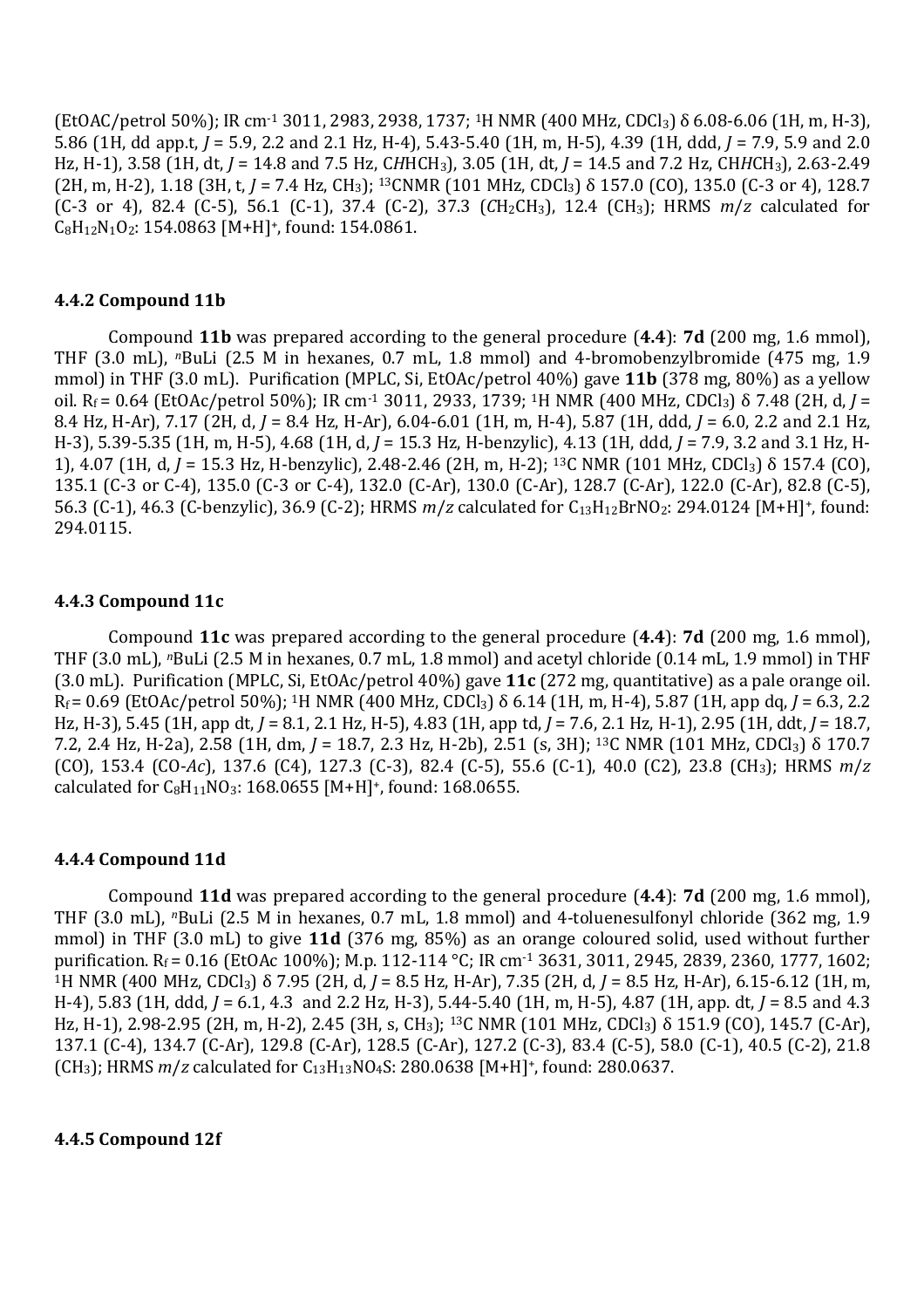Compound **12f** was prepared according to the general procedure (**4.4**): **12e** (500 mg, 2.2 mmol), THF (6.0 mL), *n*BuLi (2.5 M in hexanes, 1.0 mL, 2.5 mmol) and iodoethane (0.21 mL, 2.6 mmol) in THF (6.0 mL). Purification (MPLC, Si, EtOAC/petrol,  $60\%$ ) gave  $12f(312 \text{ mg}, 55\%)$  as a colourless oil.  $R_f = 0.32$ (EtOAc/petrol 50%); IR cm-1 3631, 3469, 3011, 2945, 2839, 1744, 1603; 1H NMR (400 MHz, CDCl3) δ 7.38-7.24 (5H, m, H-Ar), 4.50 (1H, d app. t, *J* = 6.6 and 5.5 Hz, H-7), 3.80 (1H, d app. t, *J* = 6.6 and 5.0 Hz, H-2), 3.54 (2H, s, CH2 benzylic), 3.50 (1H, dq, *J* = 14.3 and 7.2 Hz, C*H*HCH3), 3.09 (1H, dq, *J* = 14.3 and 7.2 Hz, CH*H*CH3), 2.83 (1H, dd, *J* = 12.3 and 5.5 Hz, H-6), 2.54 (1H, dd, *J* = 12.3 and 6.7 Hz, H-6), 2.44-2.43 (2H, m, H-4), 2.00-1.82 (2H, m, H-3), 1.15 (3H, t, *J* = 7.2 Hz, CH3); <sup>13</sup>C NMR (100 MHz, CDCl3) δ 158.5 (C=O), 137.7 (C-Ar), 128.9 (C-Ar), 128.4 (C-Ar), 127.3 (C-Ar), 71.4 (C-7), 62.5 (CH2 benzylic), 54.1 (C-6), 52.1 (C-2), 48.1 (C-4), 36.3 (C-CH<sub>2</sub>CH<sub>3</sub>), 25.7 (C-3), 12.6 (C-CH<sub>3</sub>); HRMS *m/z* calculated for C<sub>15</sub>H<sub>21</sub>N<sub>2</sub>O<sub>2</sub>: 261.598 [M+H]<sup>+</sup>, found: 261.601.

#### **4.5 General procedure for one-pot ozonolysis and reductive amination**

A solution of the appropriate alkene (1 mol. equiv.) in  $CH_2Cl_2/MeOH$  (1:1 0.34 mL/mmol) at -78 °C was treated with ozone until a colour change was observed to blue. After 10 min, O<sub>2</sub> was bubbled through the solution until the solution was colourless then the flask was flushed with  $N_2$ . NaCNBH<sub>3</sub> (2.5) mol. equiv.) was added and stirred at -78  $^{\circ}$ C for 30 min before a solution of the appropriate amine (1 mol. equiv.) in MeOH (1.0 mL/mmol) was added dropwise at 0 °C and the mixture was allowed to warm to RT overnight. AcOH (7.5 mol. equiv.) was added and stirred for 1 h before the solution was concentrated *in vacuo*. The residue was dissolved in  $CH_2Cl_2$  (15 mL/mmol), washed with sat. aq. NaHCO<sub>3</sub> (15.0) mL/mmol), brine, dried (MgSO4) and concentrated *in vacuo*.

#### **4.5.1 Compound 12a**

Compound **12a** was prepared according to the general procedure (**4.5**): **11a** (50 mg, 0.33 mmol) in  $CH_2Cl_2/MeOH$  (2.0 mL/ 2.0 mL) followed by NaCNBH<sub>3</sub> (52 mg, 0.82 mmol) and 4bromobenzylamine.HCl (69 mg, 0.31 mmol) in MeOH (0.3 mL). Purification (MPLC, Si, EtOAC/petrol, 50%) gave **12a** (41 g, 37%) as a pale yellow coloured oil.Rf = 0.42 (EtOAc/petrol 50%); 1H NMR (400 MHz, CDCl3) δ 7.43 (2H, d, *J* = 8.5 Hz, H-Ar), 7.18 (2H, d, *J* = 8.5 Hz, H-Ar), 4.48 (1H, dd, *J* = 12.1 and 6.5 Hz, H-5), 3.78 (1H, dd, *J* = 12.1 and 5.0 Hz, H-1), 3.53-3.44 (3H, m, H-benzylic and C*H*HCH3), 3.07 (1H, dq, *J* = 14.0 and 7.4 Hz, CH*H*CH3), 2.78 (1H, dd, *J* = 12.3 and 5.4 Hz, H-4), 2.54 (1H, dd, *J* = 12.3 and 6.5 Hz, H-4), 2.38-2.30 (2H, m, H-3), 1.98-1.80 (2H, m, H-2), 1.14 (3H, t, *J* = 7.4 Hz, CH3); 13C NMR (101 MHz, CDCl3) δ 158.4 (C=O), 136.8 (C-Ar), 131.5 (C-Ar), 130.5 (C-Ar), 121.1 (C-Ar), 71.3 (C-5), 61.7 (C-benzylic), 54.0 (C-4), 52.1 (C-1), 47.9 (C-3), 36.5 (C-CH<sub>2</sub>CH<sub>3</sub>), 25.7 (C-2), 12.7 (CH<sub>3</sub>); HRMS *m/z* calculated for C<sub>15</sub>H<sub>19</sub>BrN<sub>2</sub>O<sub>2</sub>: 339.0703 [M+H]+, found: 339.0700.

#### **4.5.2 Compound 12b**

Compound **12b** was prepared according to the general procedure (**4.5**): **11a** (50 mg, 0.33 mmol) in  $CH_2Cl_2/MeOH$  (2.0 mL/ 2.0 mL) followed by NaCNBH<sub>3</sub> (52 mg, 0.82 mmol) and methylamine.HCl (21 mg, 0.31 mmol) in MeOH (0.3 mL). Purification (MPLC, Si, MeOH/EtOAC, 15%) gave **12b** (15 g, 25%) as a pale orange coloured oil. R<sub>f</sub> = 0.41 (MeOH/EtOAc 10%); IR cm<sup>-1</sup> 2949, 2806, 1747, 1668; <sup>1</sup>H NMR (400 MHz, DMSO-*d*6) δ 4.46 (1H, dd, *J* = 11.9 and 5.6 Hz, H-5), 3.76 (1H, dd, *J* = 11.9 and 6.0 Hz, H-1), 3.31-3.22 (1H, m, C*H*HCH3), 3.01 (1H, dq, *J* = 14.1 and 7.1 Hz, CH*H*CH3), 2.55 (1H, dd, *J* = 12.4 and 4.8 Hz, H-4), 2.39 (1H, dd, *J* = 12.4 and 5.6 Hz, H-4), 2.28-2.22 (1H, m, H-3), 2.18-2.12 (4H, m, H-3 and H-6), 1.94-1.86 (1H, m, H-2), 1.69-1.61 (1H, m, H-2), 1.04 (3H, t, *J* = 7.1 Hz, CH2C*H*3); 13C NMR (101 MHz, CDCl3) δ 158.4 (CO), 71.1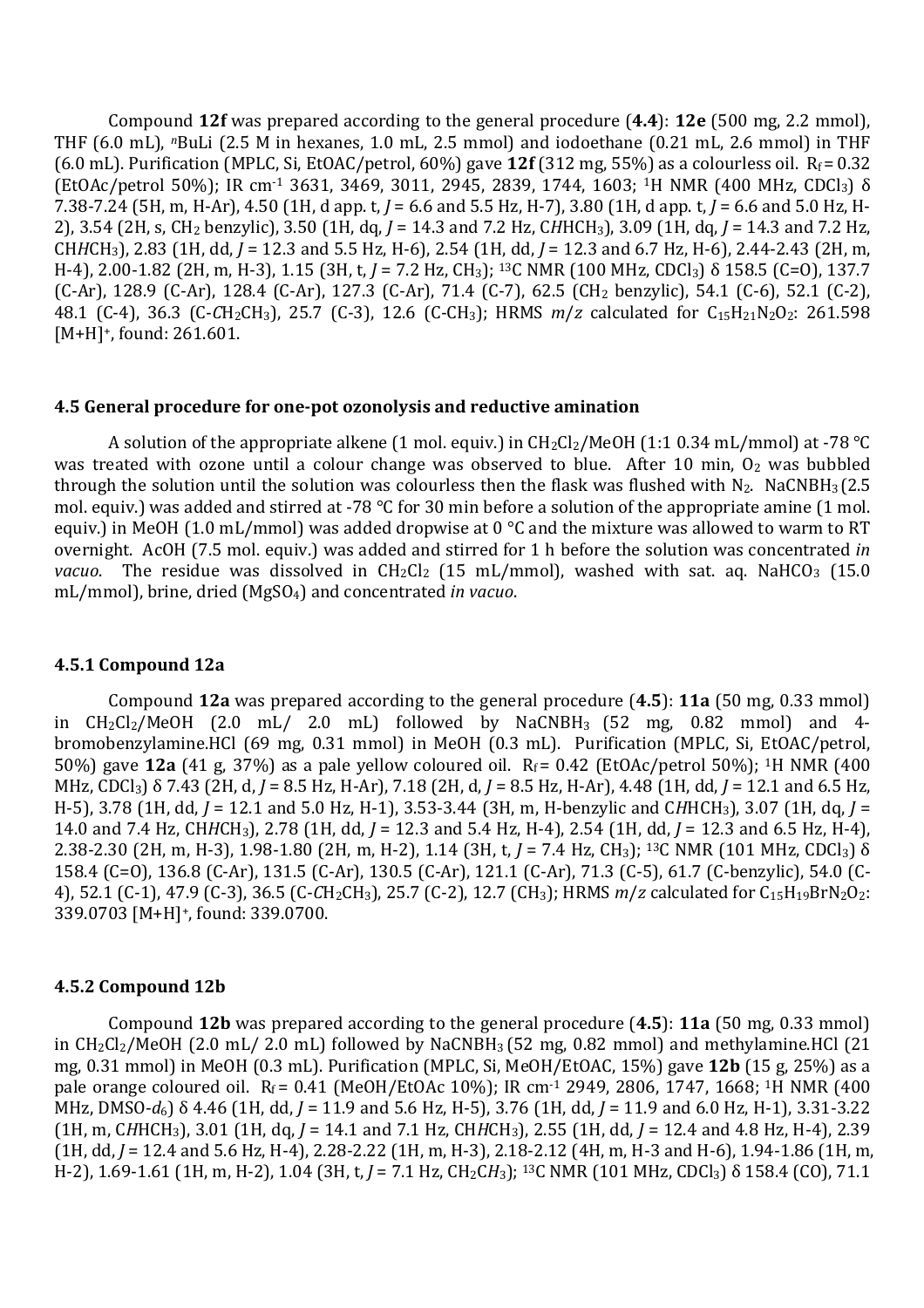$(C-5)$ , 56.1  $(C-4)$ , 51.4  $(C-1 \text{ or } C-3)$ , 50.3  $(C-1 \text{ or } C-3)$ , 46.0  $(CH_2CH_3)$ , 36.4, 25.6, 12.6  $(CH_2CH_3)$ ; HRMS  $m/z$ calculated for C9H16N2O2: 185.1285 [M+H]+, found: 185.1284.

## **4.5.3 Compound 12c**

Compound **12c** was prepared according to the general procedure (**4.5**): **11b** (100 mg, 0.34 mmol) in  $CH_2Cl_2/MeOH$  (3.0 mL/ 3.0 mL) followed by NaCNBH<sub>3</sub> (53 mg, 0.82 mmol) and 4bromobenzylamine.HCl (72 mg, 0.32 mmol) in MeOH (0.5 mL). Purification (MPLC, Si, EtOAc/petrol, 80%) gave **12c** (91 mg, 55%) as a colourless sticky solid. R<sub>f</sub> = 0.22 (EtOAc/petrol 50%); IR cm<sup>-1</sup> 2360, 2342, 1750; <sup>1</sup>H NMR (400 MHz, CDCl3) δ 7.48-7.42 (4H, m, H-Ar), 7.18-7.14 (4H, m, H-Ar), 4.63 (1H, d, *J* = 15.4 Hz, H- benzylic), 4.48 (1H, app. dd, *J* = 12.0 and 6.5 Hz, H-5), 4.09 (1H, d, *J* = 15.4 Hz, H- benzylic), 3.60 (1H, app. dd, *J* = 5.1 and 12.0 Hz, H-1), 3.46 (2H, s, H-benzylic), 2.77 (1H, dd, *J* = 12.4 and 5.2 Hz, H-4), 2.57 (1H, dd, *J* = 12.4 and 6.5 Hz, H-4), 2.29-2.22 (2H, m, H-3), 1.86-1.74 (2H, m, H-2); 13C NMR (101 MHz, CDCl3) δ 158.9 (CO), 136.5 (C-Ar), 135.0 (C-Ar), 131.9 (C-Ar), 131.5 (C-Ar), 130.5 (C-Ar), 129.9 (C-Ar), 121.9 (C-Ar), 121.2 (C-Ar), 71.7 (C-5), 61.6 (C-benzylic), 53.9, 52.2, 47.8, 45.5, 25.4 (C-2); HRMS *m*/*z* calculated for C20H20Br2N2O2: 478.9964 [M+H]+, found: 478.9967.

## **4.5.4 Compound 12d**

Compound **12d** was prepared according to the general procedure (**4.5**): **11b** (100 mg, 0.34 mmol) in CH2Cl2/MeOH (3.0 mL/ 3.0 mL) followed by NaCNBH3 (53 mg, 0.82 mmol) and methylamine.HCl (22 mg, 0.32 mmol) in MeOH (0.5 mL). Purification (MPLC, Si, MeOH/EtOAc, 10%) gave **12d** (32 mg, 29%) as a colourless oil.Rf = 0.35 (EtOAc 100%); <sup>1</sup>H NMR (400 MHz, CDCl3) δ 7.46 (2H, d, *J* = 8.5 Hz, H-Ar), 7.17 (2H, d, *J* = 8.5 Hz, H-Ar), 4.64 (1H, d, *J* = 15.4 Hz, H-benzylic), 4.52 (1H, app. dd, *J* = 12.1 and 6.7 Hz, H-5), 4.08 (1H, d, *J* = 15.4 Hz, H-benzylic), 3.56 (1H, app. dd, *J* = 12.1 and 5.2 Hz, H-1), 2.78 (1H, dd, *J* = 12.4 and 5.4 Hz, H-4), 2.49 (1H, dd, *J* = 12.4 and 6.7 Hz, H-4), 2.33-2.19 (5H, m, H-3 and CH3), 1.93-1.77 (2H, m, H-2); 13C NMR (101 MHz, CDCl3) δ 158.7 (CO), 135.0 (C-Ar), 132.0 (C-Ar), 129.9 (C-Ar), 122.0 (C-Ar), 71.3 (C-5), 55.9 (C-4), 51.4, 50.1, 45.8, 45.5, 25.2 (C-2); HRMS  $m/z$  calculated for  $C_{14}H_{17}BrN_2O_2$ : 325.0546 [M+H]<sup>+</sup>, found: 325.0536.

#### **4.5.5 Compound 12e**

Compound **12e** was prepared according to the general procedure (**4.5**): **7a** (5.3 g, 42 mmol) in  $CH_2Cl_2/MeOH$  (50.0 mL/ 50.0 mL) (NB: colour change to green), followed by NaCNBH<sub>3</sub> (8.0 g, 127 mmol) and benzylamine (4.6 mL, 42 mmol) in MeOH (5.0 mL). The crude product was purified (MPLC, Si, EtOAc/isohexane 0-80%). Isocyanate, polymer bound 2% DVB, 200-400 mesh (5.0 g) was added into a solution of 12e in CH<sub>2</sub>Cl<sub>2</sub> (100 mL) and stirred gently at RT overnight. The suspension was filtered and the filtrate was *conc. in vacuo* to  $12e(3.1 g, 32\%$  yield) as pale yellow gum.  $R_f = 0.32$  (EtOAc/petrol, 75%); IR cm-1 3448, 3009, 2953, 2820, 1760; 1H NMR (400 MHz, CDCl3) δ 7.36-7.25 (5H, m, H-Ar), 5.51 (1H, s, NH), 4.59 (1H, d app. t, *J* = 6.3 and 5.4 Hz, H-7), 3.91 (1H, app. q, *J* = 5.4 Hz, H-2), 3.55 (2H, s, CH2 benzylic) 2.79 (1H, dd, *J* = 12.2 and 5.3 Hz, H-6), 2.67 (1H, dd, *J* = 12.2 and 6.2 Hz, H-6), 2.51-2.32 (2H, m, H-4), 2.00- 1.79 (2H, m, H-3); <sup>13</sup>C NMR (100 MHz, CDCl3) δ 160.1 (C=O), 137.6 (C-Ar), 129.0 (C-Ar), 128.4 (C-Ar), 127.3 (C-Ar), 74.2 (C-7), 62.4 (C-CH2 benzylic), 53.7 (C-6), 50.0 (C-2), 47.9 (C-4), 28.3 (C-3); HRMS *m*/*z* calculated for C13H17N2O2 [M+H]+: 223.1285, found: 223.1279.

#### **4.5.6 Compound 13**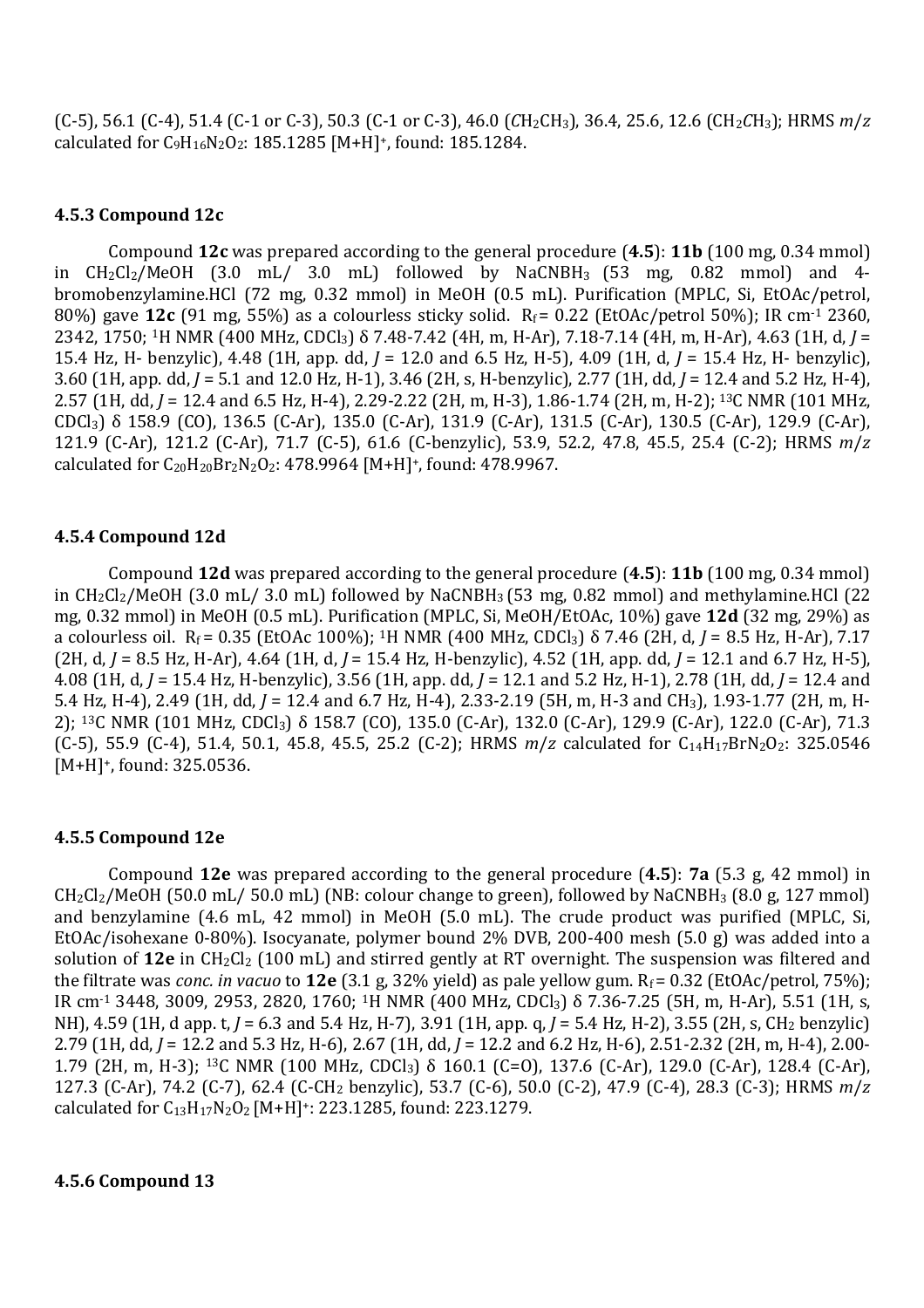Compound **13** was prepared according to the general procedure (**4.5**): **11d** (350 mg, 1.3 mmol) in  $CH_2Cl_2/MeOH$  (12.0 mL/ 12.0 mL) followed by NaCNBH<sub>3</sub> (195 mg, 3.1 mmol) and benzylamine (0.13 mL, 1.2 mmol) in MeOH (0.5 mL). Purification (MPLC, Si, EtOAc/petrol, 80%) gave **13** (42 mg, 9%) as a pale yellow solid. R<sub>f</sub> = 0.47 (EtOAc/petrol, 60%); M.p. 117-119 °C; IR cm<sup>-1</sup> 3379, 2929, 2854, 1768; <sup>1</sup>H NMR (400 MHz, CDCl3) δ 7.79 (2H, d, *J* = 8.3 Hz, H-Ar), 7.33-7.24 (7H, m, H-Ar), 5.12 (1H, d, *J* = 9.0 Hz, OH), 3.54-3.46 (3H, m, H-benzylic, H-5), 3.27-3.20 (1H, m, H-1), 2.91-2.75 (2H, m, H-4, H-3), 2.44 (3H, s, CH3), 2.14-1.97 (2H, m, H-4, H-3), 1.72-1.67 (2H, m, H-2); 13C NMR (101 MHz, CDCl3) δ 143.3 (C-Ar), 138.7 (C-Ar), 137.6 (C-Ar), 129.8 (C-Ar), 129.0 (C-Ar), 128.4 (C-Ar), 127.4 (C-Ar), 126.9 (C-Ar), 67.2 (C-5), 62.1 (Cbenzylic), 58.0 (C-4), 53.4 (C-1), 51.7 (C-3), 28.3 (C-2), 21.5 (CH<sub>3</sub>); HRMS *m/z* calculated for C<sub>19</sub>H<sub>24</sub>N<sub>2</sub>O<sub>3</sub>S: 361.1580 [M+H]+, found: 361.1583.

#### **4.6 Procedure for the synthesis of compound 14.HCl**

To a solution of **12e** (400 mg, 1.7 mmol) in MeOH (15.0 mL) was added HCl (1 M in MeOH, 3.0 mL) and Pd/C (10%  $w/w$ , 200 mg, 0.2 mmol) and stirred under 1 atm. H<sub>2</sub> for 18 h at RT. The suspension was filtered through a pad of Celite, rinsed with MeOH, and the filtrates *conc. in vacuo*. CH<sub>2</sub>Cl<sub>2</sub> (5.0 mL) was added and *conc. in vacuo* to give **14**.HCl (212 mg, 57%). Compound 14 can also be 'free based': A solution of *rel*-(3a*S*,7a*R*)-hexahydrooxazolo[5,4-*c*]pyridin-2(1*H*)-one hydrochloride (**14**.HCl) in MeOH was treated with solid supported NaHCO3 for 10 min before being filtered and concentrated *in vacuo*.

#### **4.6.1 Compound 14.HCl**

A sand coloured solid which was used without further purification. M.p. 155 °C (dec.); IR cm<sup>-1</sup> 3012, 2962, 2930, 2361, 2338, 1717; 1H NMR (400 MHz, DMSO-*d*6) δ 9.58 (1H, br s, NH), 8.89 (1H, br s, NH), 4.74 (1H, d app. t, *J* = 7.3 and 2.9 Hz, H-7), 3.92 (1H, app. dd, *J* = 12.7 and 6.3 Hz, H-2), 3.44-3.24 (2H, m, H-4), 3.08-2.91 (2H, m, H-6), 2.07-1.99 (1H, m, H-3), 1.65-1.57 (1H, m, H-3); 13C NMR (100 MHz, DMSO- $d_6$ ) δ 158.2 (CO), 70.3 (C-7), 47.1 (C-6), 41.6, 38.1, 25.1 (C-3); HRMS *m/z* calculated for C<sub>6</sub>H<sub>1</sub>N<sub>2</sub>O<sub>2</sub>: 143.0815 [M+H]<sup>+</sup>, found: 143.0817.

#### **4.7 Procedure for the synthesis of compound 15**

To a solution of **12f** (400 mg, 1.5 mmol) in MeOH (15.0 mL) was added HCl (1 M in MeOH, 3.0 mL) and Pd/C (10%, 160 mg, 0.15 mmol) and stirred under 1 atm. H<sub>2</sub> for 18 h at RT. The suspension was filtered through a pad of Celite, rinsed with MeOH, and the filtrates *conc. in vacuo.* CH<sub>2</sub>Cl<sub>2</sub> (5.0 mL) was added and *conc. in vacuo* to give **15** (121 mg, 38%).

#### **4.7.1 Compound 15**

A brown coloured solid which was used without further purification. M.p. 130 °C (dec.): IR cm<sup>-1</sup> 3011, 2361, 2341, 1759; 1H NMR (400 MHz, DMSO-*d*6) δ 9.81 (1H, br s, NH), 9.10 (1H, br s, NH), 4.77 (1H, d app. t, *J* = 6.2 and 3.5 Hz, H-7), 4.07 (1H, app. dd, *J* = 12.6 and 6.2 Hz, H-2), 3.31-3.38 (3H, m, H-6 and C*H*HCH3, under water peak, observed by COSY), 3.13-2.98 (3H, 3.13-2.98, m, H-4 and C*H*HCH3), 2.21-2.13 (1H, m, H-4), 1.78-1.70 (1H, m, H-3), 1.12 (3H, t, *J* = 7.2 Hz, CH3); <sup>13</sup>C NMR (101 MHz, DMSO-*d*6) δ 156.8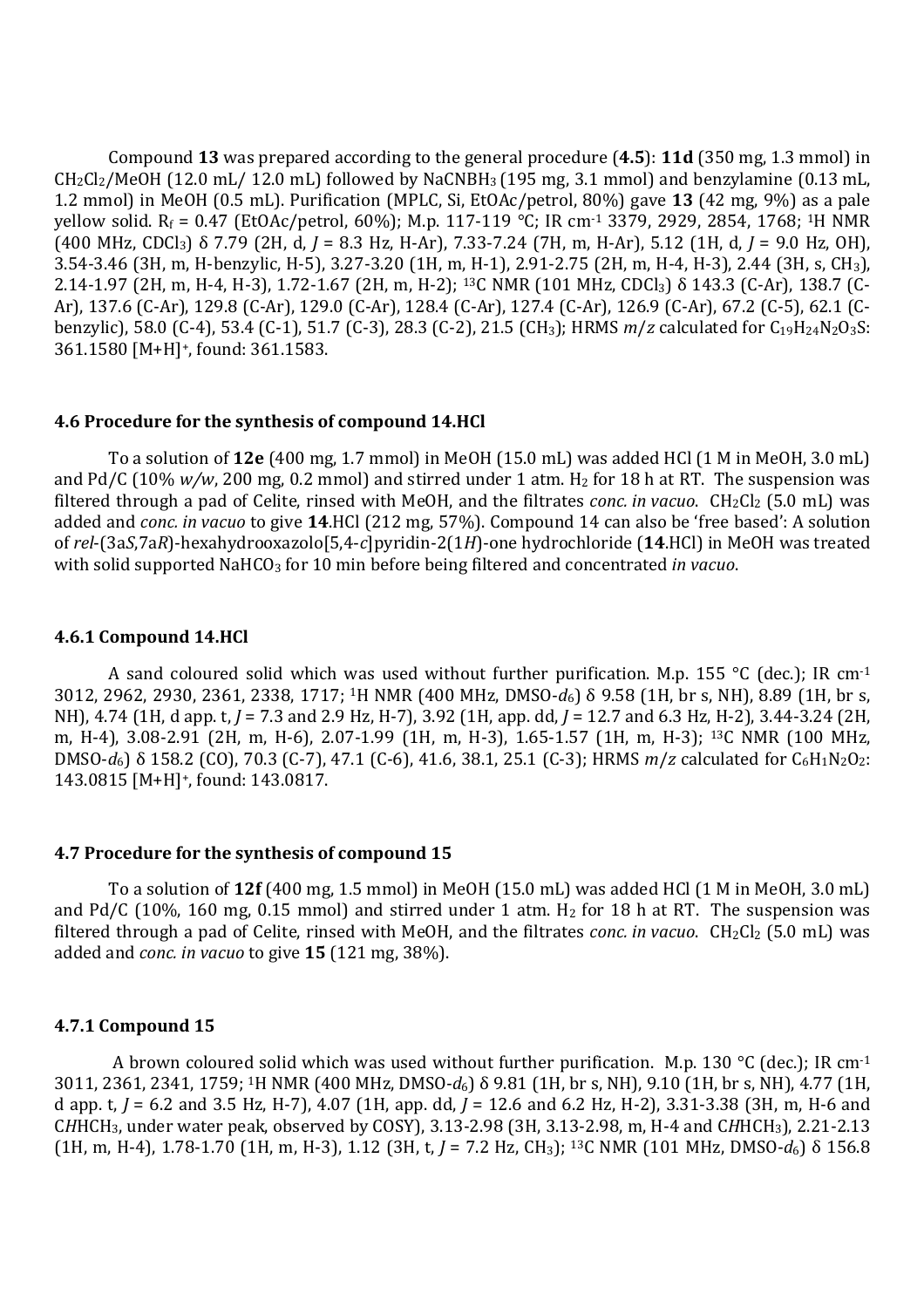$(CO)$ , 68.8  $(C-7)$ , 50.1  $(C-2)$ , 41.2  $(C-6)$ , 37.8  $(C-4)$ , 36.6  $(CH_2CH_3)$ , 22.0  $(C-3)$ , 13.2  $(CH_3)$ ; HRMS  $m/z$ calculated for C8H15N2O2: 171.1128 [M+H]+, found: 171.1126.

## **4.8 General Procedure C: HATU-mediated amide coupling**

A solution of the appropriate amine (1 mol. equiv.) in DMF (10.0 mL/mmol) was added to the appropriate carboxylic acid (1.2 mol. equiv.), followed by DIPEA (4 mol. equiv.) and a solution of HATU (1.2 mol. equiv.) in DMF (5.0 mL/mmol) and shaken at RT overnight.

#### **4.8.1 Compound 12g**

Compound **12g** was prepared according to the general procedure (**4.8**): **14**.HCl (22 mg, 0.1 mmol), DMF (1.0 mL), 2-(fluorophenoxy)nicotinic acid (28 mg, 0.12 mmol), DIPEA (70 μL, 0.4 mmol) and HATU (46 mg, 0.12 mmol) in DMF (0.5 mL). Purification (prep. HPLC) gave **12g** (7 mg, 27%) as a beige coloured solid. M.p. 210-212 °C; IR cm-1 3674, 3033, 1769, 1635, 1602, 1504, 1421; <sup>1</sup>H NMR (400 MHz, DMSO-*d*6, 363 K) δ 8.18 (1H, dd, *J* = 4.9 and 1.9 Hz, H-6), 7.75 (1H, dd, *J* = 7.3 and 1.9 Hz, H-8), 7.31 (1H, br s, NH), 7.21 (1H, dd, *J* = 7.3 and 4.9 Hz, H-7), 7.19-7.17 (4H, m, H-9 and H-10), 4.81-4.68 (1H, m, H-5), 4.08-4.06 (1H, m, H-1), 3.76-3.26 (4H, m, H-4 and H-3), 2.05-1.70 (2H, m, H-2); HRMS *m*/*z* calculated for C18H16FN3O4: 358.1198 [M+H]+, found: 358.1196.

#### **4.8.2 Compound 12h**

Compound **12h** was prepared according to the general procedure (**4.8**): **15** (21 mg, 0.1 mmol), DMF (1.0 mL), 2-(fluorophenoxy)nicotinic acid (28 mg, 0.12 mmol), DIPEA (70 μL, 0.4 mmol) and HATU (46 mg, 0.12 mmol) in DMF (0.5 mL). Purification (prep. HPLC) gave **12h** (21 mg, 67%) as a beige solid. M.p. 117-118 °C; IR cm-1 3691, 3005, 1752, 1634; <sup>1</sup>H NMR (400 MHz, DMSO-*d*6, 363 K) δ 8.18 (1H, dd, *J* = 4.9 and 1.9 Hz, H-6), 7.74 (1H, dd, *J* = 7.3 and 1.9 Hz, H-8), 7.21 (1H, dd, *J* = 7.3 and 4.9 Hz, H-7), 7.19-7.17 (4H, m, H-9 and H-10), 4.75-4.65 (1H, m, H-5), 4.13-4.09 (1H, m, H-1), 3.66-3.49 (2H, m, H-4), 3.12-2.98 (4H, m, H-3 and C*H*2CH3), 2.10-1.86 (2H, m, H-2), 1.14-1.08 (3H, m, CH3); 13C NMR (101 MHz, DMSO-*d*6) δ 166.3 (CO amide), 156.5 (CO carbamate), 149.2 (C-Ar), 147.8 (C-6), 123.6 (C-Ar), 123.5 (C-Ar), 123.3 (C-Ar), 121.0 (C-Ar), 120.8 (C-Ar), 120.2 (C-Ar), 119.2 (C-Ar), 116.1 (c-Ar), 115.9 (C-Ar), 70.8 (C-5), 50.0 (C-1), 44.5 (C-4), 37.3 (C-3), 36.0 (*CH*<sub>2</sub>CH<sub>3</sub>), 22.5 (C-2), 12.4 (CH<sub>3</sub>); HRMS *m/z* calculated for C<sub>20</sub>H<sub>20</sub>FN<sub>3</sub>O<sub>4</sub> [m+H]<sup>+</sup>: 386.1511, found: 386.1511.

#### **4.8.3 Compound 12i**

Compound **12i** was prepared according to the general procedure (**4.8**): **14**.HCl (22 mg, 0.1 mmol), DMF (1.0 mL), 2-(fluorophenoxy)nicotinic acid (28 mg, 0.12 mmol), DIPEA (70 μL, 0.4 mmol) and HATU (46 mg, 0.12 mmol) in DMF (0.5 mL). Purification (prep. HPLC) gave **12i** (8 mg, 30%) as a yellow sticky solid. IR cm<sup>-1</sup> 3692, 3461, 3011, 1767, 1714, 1637, 1608, 1433; <sup>1</sup>H NMR (400 MHz, DMSO-d<sub>6</sub>, 363 K) δ 7.80 (2H, d, *J* = 7.5 Hz, H-Ar), 7,67-7.58 (3H, m, H-Ar), 7.42-7.38 (1H, m, H-Ar), 7.34-7.12 (2H, m, H-Ar and NH), 4.87-4.56 (1H, m, H-5), 4.10-4.01 (1H, m, H-1), 3.77-3.54 (2H, m, H-4), 3.42-3.12 (2H, m, H-3), 2.07- 1.81 (2H, m, H-2); 13C NMR (101 MHz, DMSO-*d*6) δ 191.9 (CO ketone), 167.3 (CO amide), 159.0 (CO carbamate), 143.8 (C-Ar), 143.4 (C-Ar), 135.7 (C-Ar), 135.4 (C-Ar), 134.1 (C-Ar), 132.9 (C-Ar), 129.8 (C-Ar), 128.6 (C-Ar), 127.7 (C-Ar), 124.0 (C-Ar), 121.4 (C-Ar), 72.8 (C-5), 47.5 (C-1), 44.2 (C-3), 36.7 (C-4), 23.6 (C-2); HRMS *m/z* calculated for C<sub>20</sub>H<sub>16</sub>N<sub>2</sub>O<sub>4</sub>: 349.1183 [M+H]<sup>+</sup>, found: 349.1181.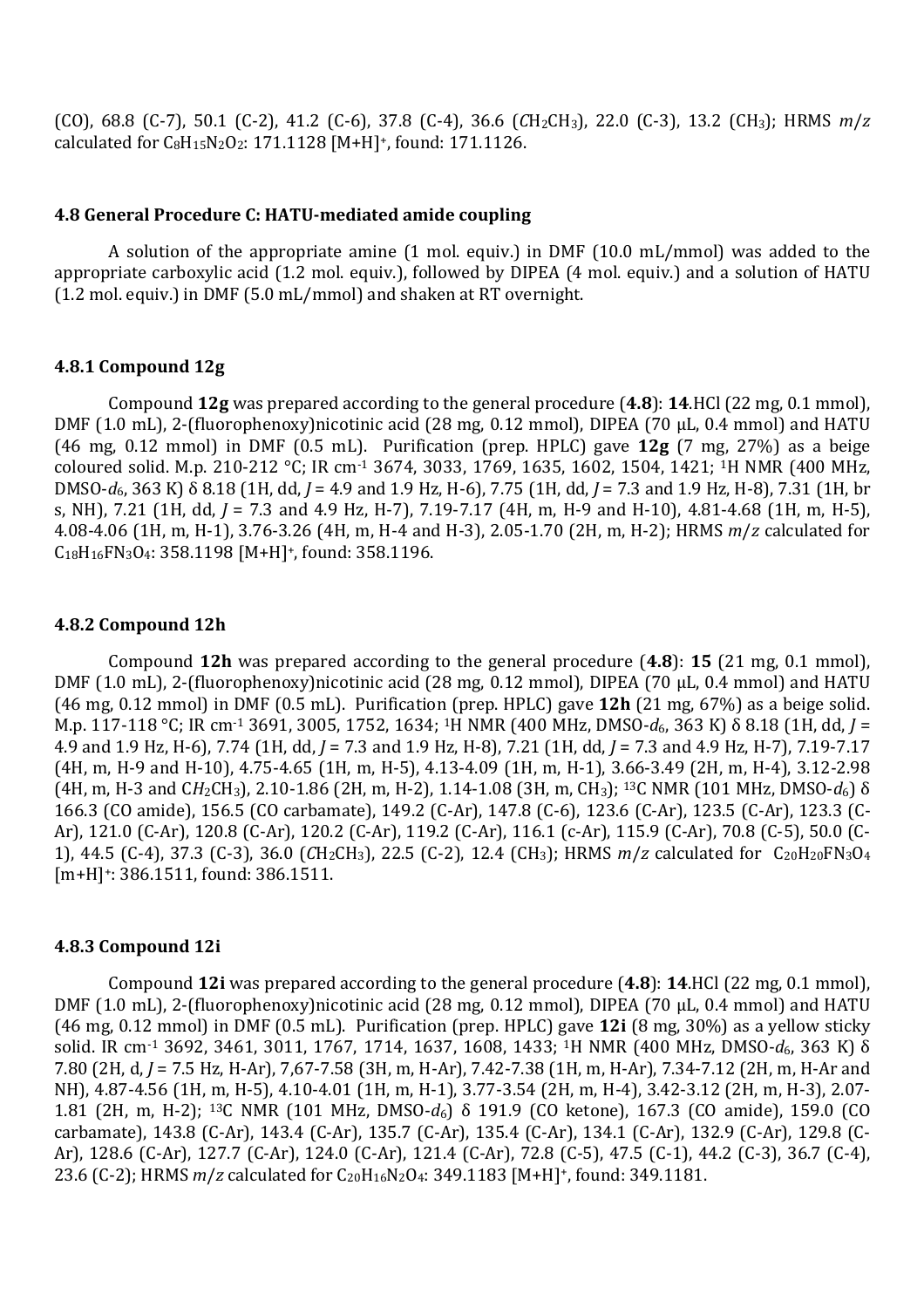#### **4.8.3 Compound 12j**

Compound **12j** was prepared according to the general procedure (**4.8**): **15** (21 mg, 0.1 mmol), DMF (1.0 mL), 2-(fluorophenoxy)nicotinic acid (28 mg, 0.12 mmol), DIPEA (70 μL, 0.4 mmol) and HATU (46 mg, 0.12 mmol) in DMF (0.5 mL). Purification (prep. HPLC) gave **12j** (13.2 mg, 47%) as an orange coloured solid. M.p. 201-203 °C; IR cm-1 3691, 3007, 1751, 1714, 1635; 1H NMR (400 MHz, DMSO-*d*6, 363 K) δ 7.82-7.79 (2H, m, H-Ar), 7.67-7.58 (3H, m, H-Ar), 7.42-7.38 (1H, m, H-Ar), 7.17-7.10 (1H, m, H-Ar), 4.82-4.53 (1H, m, H-5), 4.14-4.03 (1H, m, H-1), 3.68-3.02 (6H, m, H-4, H-3 and C*H*2CH3), 2.13-1.85 (2H, m, H-2), 1.15-1.04 (3H, m, CH3); 13C NMR (101 MHz, DMSO-*d*6) δ 191.3 (CO ketone), 167.3 (CO amide), 156.5 (CO carbamate), 143.8 (C-Ar), 143.4 (C-Ar), 135.7 (C-Ar), 135.5 (C-Ar), 134.1 (C-Ar), 132.9 (C-Ar), 129.8 (C-Ar), 128.7 (C-Ar), 127.6 (C-Ar), 123.9 (C-Ar), 121.5 (C-Ar), 121.4 (C-Ar), 70.8 (C-5), 50.1 (C-1), 44.2, 37.0, 36.0, 20.6 (C-2), 12.4 (CH<sub>3</sub>); HRMS  $m/z$  calculated for C<sub>22</sub>H<sub>20</sub>N<sub>2</sub>O<sub>4</sub>: 399.1315 [M+H]<sup>+</sup>, found: 399.1324.

#### **4.9 Procedure for the synthesis of compound 12k**

A solution of **14** (14 mg, 0.1 mmol) in NMP (1.0 mL) was added to benzofuran-2-carbaldehyde (18 mg, 0.12 mmol), followed by AcOH (11 μL, 0.2 mmol) and a solution of sodium triacetoxyborohydride (53 mg, 0.2 mmol) in NMP (0.5 mL) and shaken at RT overnight. Purification (prep. HPLC) gave **12k** (11 mg, 55%).

#### **4.9.1 Compound 12k**

 A yellow coloured sticky solid. IR cm-1 3691, 3448, 3007, 2955, 2824, 2784, 1761, 1603, 1455; 1H NMR (400 MHz, DMSO-*d*6) δ 7.60-7.54 (3H, m, H-7, H-10 and NH), 7.29-7.20 (2H, m, H-8 and H-9), 6.79 (1H, s, H-6), 4.50 (1H, dd, *J* = 11.6 and 5.4 Hz, H-5), 3.76-3.73 (3H, m, H-1 and H-benzylic), 2.74 (1H, dd, *J* = 12.6 and 4.9 Hz, H-4), 2.63 (1H, dd, *J* = 12.6 and 5.4 Hz, H-4), 2.49-2.46 (1H, m, H-3), 2.35-2.29 (1H, m, H-3), 1.88-1.80 (1H, m, H-2), 1.62-1.54 (1H, m, H-2); <sup>13</sup>C NMR (101 MHz, CDCl3) δ 159.7 (CO), 155.1 (C-Ar), 153.8 (C-Ar), 128.2 (C-Ar), 124.1 (C-9), 122.8 (C-8), 120.9 (C-7), 111.3 (C-10), 106.0 (C-6), 73.8 (C-5), 54.9 (C-benzylic), 53.5 (C-4), 49.8 (C-1), 47.7 (C-3), 28.0 (C-2); HRMS  $m/z$  calculated for C<sub>15</sub>H<sub>16</sub>N<sub>2</sub>O<sub>3</sub>: 273.1234 [M+H]+, found: 273.1228.

#### **4.10 Procedure for the synthesis of compound 12l**

A solution of **14** (14 mg, 0.1 mmol) in NMP (1.0 mL) was added to 3-(pyridine-4-yl)benzaldehyde (22 mg, 0.12 mmol), followed by AcOH (11 μL, 0.2 mmol) and a solution of sodium triacetoxyborohydride (53 mg, 0.2 mmol) in NMP (0.5 mL) and shaken at RT overnight. Purification (prep. HPLC) gave **12l** (15 mg, 67%).

#### **4.10.1 Compound 12l**

 A yellow coloured sticky solid. IR cm-1 3693, 3448, 3000, 1760, 1702, 1598; <sup>1</sup>H NMR (400 MHz, DMSO-*d*6) δ 8.70-8.69 (1H, m, H-Ar), 8.64-8.62 (2H, m, H-Ar), 7.81-7.80 (1H, m, H-Ar), 7.71-7.69 (2H, m, H-Ar), 7.51-7.47 (1H, m, H-Ar), 7.42-7.39 (1H, m, H-Ar), 4.50 (1H, app. dd, *J* = 11.8 and 5.3 Hz, H-5), 3.77 (1H, dd, *J* = 11.8 and 5.9 Hz, H-1), 3.60 (2H, s, H-benzylic), 2.65 (1H, dd, *J* = 12.7 and 4.9 Hz, H-4), 2.58 (1H,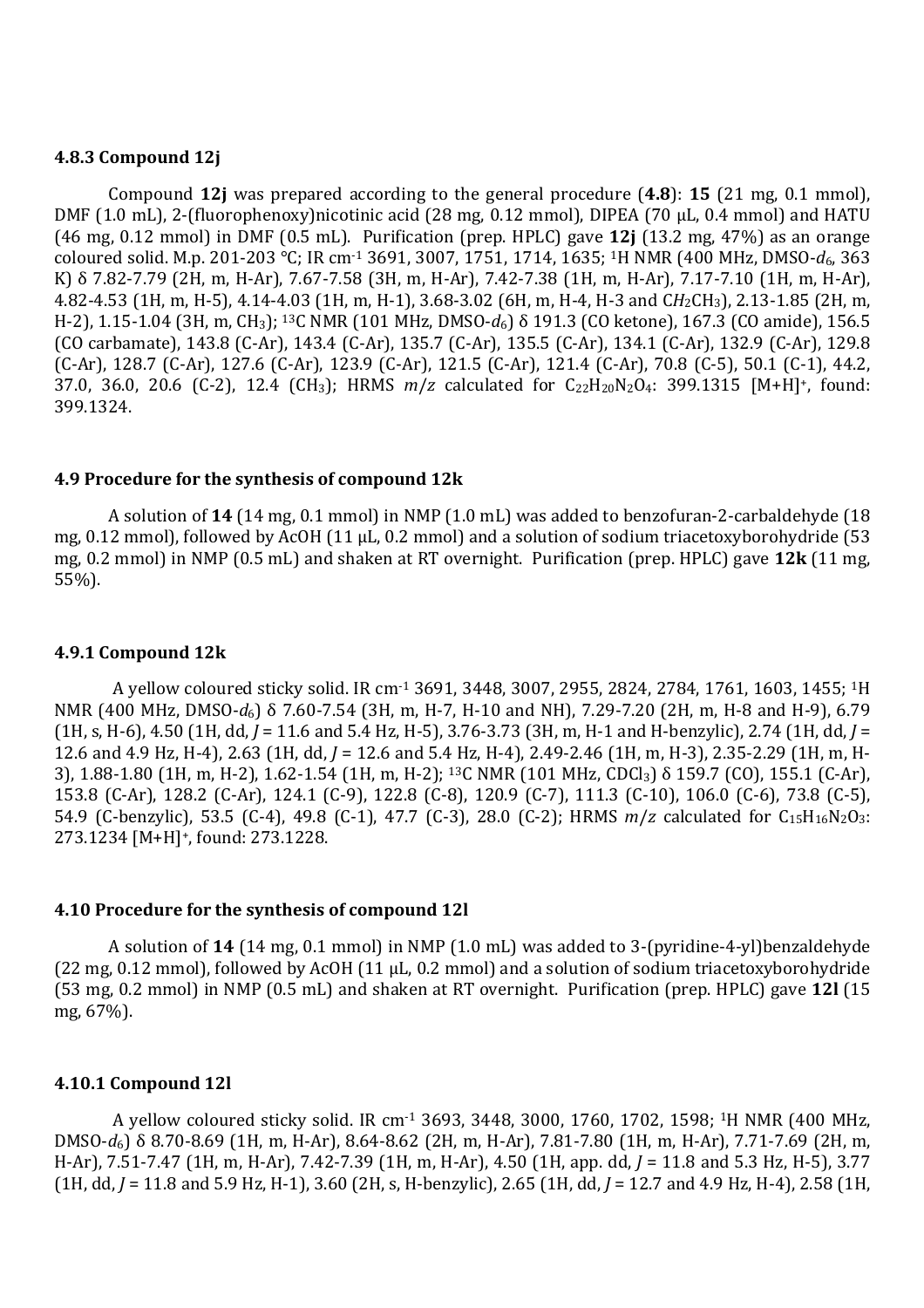dd, *J* = 12.7 and 5.3 Hz, H-4), 2.46-2.40 (1H, m, H-3), 2.27-2.21 (1H, m, H-3), 1.88-1.80 (1H, m, H-2), 1.63- 1.55 (1H, m, H-2) ; 13C NMR (101 MHz, DMSO-*d*6) δ 158.9 (CO), 154.8 (C-Ar), 154.3 (C-Ar), 128.0 (C-Ar), 123.9 (C-Ar), 122.7 (C-Ar), 120.8 (C-Ar), 111.0 (C-Ar), 105.4 (C-Ar), 72.9 (C-5), 53.8 (C-benzylic), 53.0 (C-4), 48.7 (C-1), 47.4 (C-3), 28.1 (C-2); HRMS *m*/*z* calculated for C18H19N3O2: 310.1550 [M+H]+, found: 310.1547.

#### **4.11 Procedure for the synthesis of compound 7a**

A solution of 3,4-epoxycyclopent-1-ene (0.50 g, 6.09 mmol) in freshly distilled THF (50 mL) was cooled to 0 °C under Ar. Tris(dibenzylideneacetone)dipalladium(0) chloroform adduct ((dba)<sub>3</sub>Pd<sub>2</sub>.CHCl<sub>3</sub>) (0.06 g, 0.06 mmol) was then added followed by the addition of triisopropyl phosphite (0.16 mL, 0.73 mmol) and *p*-methoxybenzyl isocyanate (0.87 mL, 0.01 mmol). The yellow reaction mixture was stirred for 18 h at RT and concentrated *in vacuo*. Purification by column chromatography over silica gel (eluting with 1:3-1:1 EtOAc/petrol) gave **7a** (0.90 g, 64 %).

#### **4.11.1 Compound 7a**

Yellow needle like crystals. M.p. 96.8-97.0 (EtOAc/hexane). IR cm<sup>-1</sup> (nujol; cm<sup>-1</sup>) 1720 (C=O); <sup>1</sup>H NMR (400MHz, CDCl3) 7.46 (2H, m, Ar), 6.92 (2H, m, Ar), 6.05-6.00 (1H, m, H-3), 5.91-5.89 (1H, m, H-2), 5.22-5.12 (2H, m, H1 and H-5), 3.80 (3H, s, CH3), 2.90-2.79 (2H, m, H-4); <sup>13</sup>C NMR (100 MHz, CDCl<sub>3</sub>) 156.9 (C=O), 155.0 (Ar), 154.0 (Ar), 134.1 (C-2), 127.6 (Ar), 122.2 (C-3), 114.6 (Ar), 75.5 (C-1), 67.4 (C-5), 55.7 (CH<sub>3</sub>), 39.8 (C-4); HRMS *m/z* calculated for C<sub>13</sub>H<sub>14</sub>NO<sub>3</sub>: 232.0968 [M+H]<sup>+</sup>, found: 232.0972.

#### **4.12 Procedure for the synthesis of compound 7b**

A solution of 3,4-epoxycyclopent-1-ene (1.0 g, 0.01 mol) in freshly distilled THF (50 mL) was cooled to 0 °C under Ar. Tris(dibenzylideneacetone)dipalladium(0) chloroform adduct ((dba)<sub>3</sub>Pd<sub>2</sub>.CHCl<sub>3</sub>) (0.13 g, 0.12 mmol) was then added followed by the addition of triisopropyl phosphite (0.17 mL, 0.72 mmol) and *p*-toluenesulfonyl isocyanate (2.0 mL, 0.01 mol). The resulting yellow reaction mixture was stirred for 18 h at RT and concentrated *in vacuo*. Purification by column chromatography over silica gel (eluting with 1:4-1:1 EtOAc/petrol.) to give **7b** (1.2 g, 36%).

#### **4.12.1 Compound 7b**<sup>17</sup>

A white crystalline solid. 1H NMR (400MHz, CDCl3) 7.96 (2H, m, Ar), 7.36 (2H, m, Ar), 6.06-5.98 (2H, m, H-3 and H-3), 5.31-5.27 (1H, m, H-1), 5.14-5.10 (H, m, H-5), 2.86-2.66 (2H, m, H-4), 2.45 (3H, s,  $CH<sub>3</sub>$ ).

#### **4.13 Procedure for the synthesis of compound 7c**

A solution of **7a** (0.46 g, 1.99 mmol) in MeCN (7.0 mL) was cooled to 0 °C. An aqueous solution of ammonium cerium(IV) nitrate (1.64 g, 2.98 mmol, 7.0 mL of water) was then added. The reaction mixture was stirred for 2 h at RT and then concentrated *in vacuo*. The resulting solution was diluted with water (50 mL), extracted with EtOAc (3x100 mL), dried over MgSO4 and *conc. in vacuo*. Purification by column chromatography over activity IV alumina (eluting with 3:1-1:1 petrol/EtOAc) gave **7c** (0.16 g, 63%) as a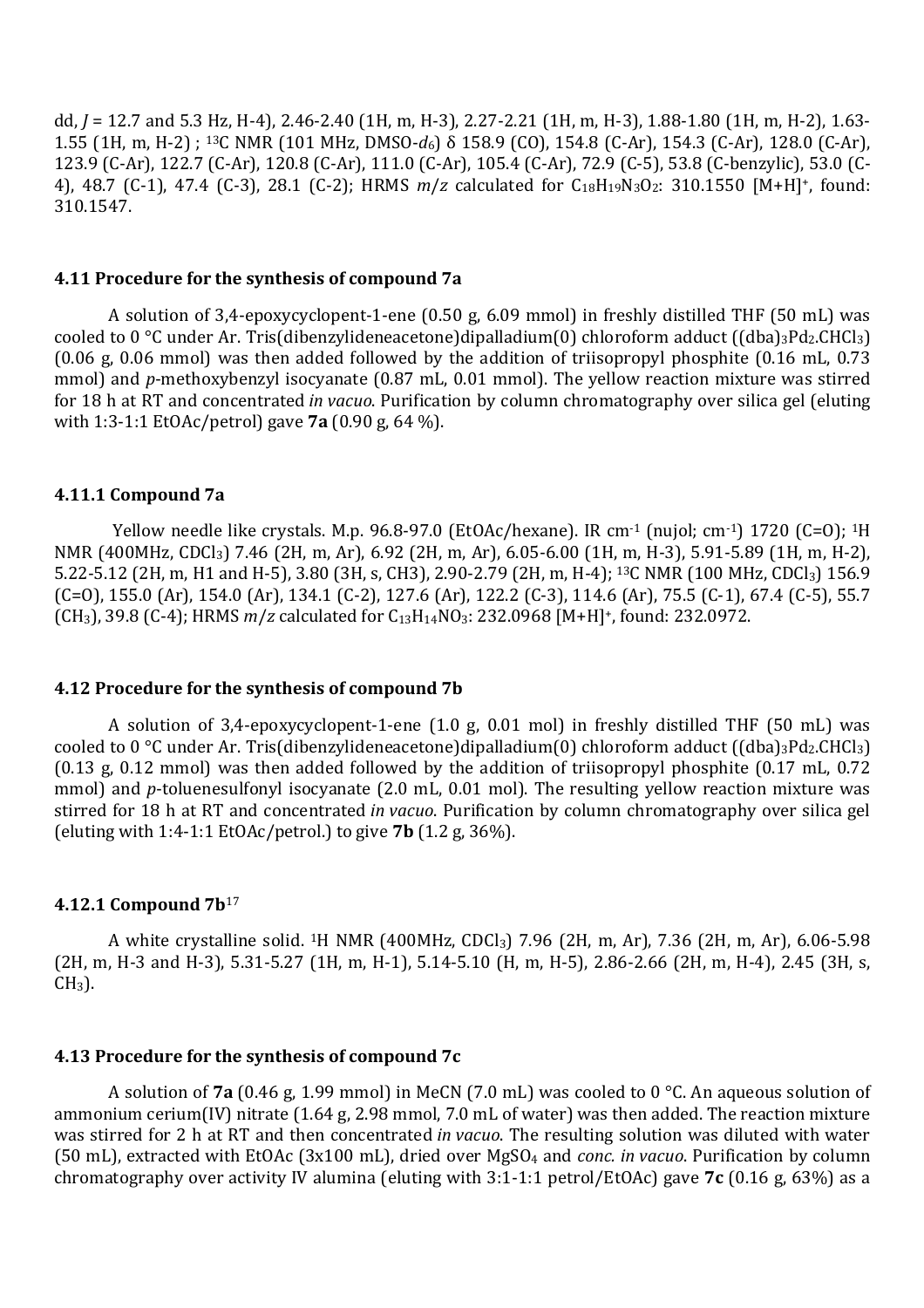yellow oil. Alternatively: A solution of naphthalene (0.50 g, 3.90 mmol) in dry DME (20 mL) under argon was stirred at room temperature. Sodium (0.30 g, 0.01 mol) was then added in small portions and the resulting green solution was stirred for 18 h at RT. A solution of **7b** (0.20 g, 0.72 mmol) in THF (20 mL) was cooled to -78 °C under argon and the reducing solution was transferred *via* a cannula until the reaction mixture turned green. The resulting solution was stirred for another 18 h at RT. Water (50 mL) was then added and the organic layer was separated. The aqueous layer was extracted with EtOAc (3x50 mL). The combined organic layers were washed with brine, dried and *conc*. *in vacuo*. Purification by column chromatography over activity IV alumina (eluting with 1:1 hexane/EtOAc) gave **7c** (0.01 g, 11%).

# **4.13.1 Compound 7c**<sup>18</sup>

 A yellow oil. <sup>1</sup>H NMR (400MHz, CDCl3) 6.90 (1H, br s, NH), 5.94-5.90 (1H, m, H-3), 5.76-5.72 (1H, m, H-2), 5.24-5.18 (1H, m, H-5), 4.73-4.68 (1H, m, H-1), 2.84-2.68 (2H, m, H-4).

## **Acknowledgements**

The research leading to these results was done within the European Lead Factory and has received support from the Innovative Medicines Initiative Joint Undertaking under grant agreement n°115489, resources of which are composed of financial contribution from the European Union's Seventh Framework Programme (FP7/2007-2013) and EFPIA companies' in-kind contribution. We thank or collaborators Sygnature Discovery (Nottingham, UK) for helpful discussion.

## **Supplementary data**

Supplementary data associated with this article can be found, in the online version, at http://dx.doi.org/10.xxxx/j.bmc.xxxx.xx.xxx.

## **References and notes**

1 (a) T. Ritchie and S. J. F. MacDonald, *Drug Discov. Today*, **2009**, *14*, 1011. (b) F. Lovering, J. Bikker and C. Humblet, *J. Med. Chem*., **2009**, *52*, 6752. (c) ; F. Lovering, *MedChemComm*, **2013**,

## 4, 515.

2 (a) A. Karawajczyk, F. Giordanetto, J. Benningshof, D. Hamza, T. Kalliokoski, K. Pouwer, R. Morgentin, A. Nelson, G. Müller, A. Piechot and D. Tzalis; *Drug Discov. Today*, **2015**, *20*, 1310. (b) https://www.europeanleadfactory.eu.

3 (a) M. D. Burke and S. L. Schreibe,, *Angew. Chem., Int. Ed*., **2004**, *43*, 46. (b) D. A. Erlanson, R. S. McDowell, T. O'Brien, *J. Med. Chem*., **2004**, *47*, 3463. (c) T. Flagstad, G. Min, K. Bonnet, R. Morgentin, D. Roche, M. H. Clausen and T. E. Nielsen, *Org. Biomol. Chem.*, **2016**, 14, 4943. (d) A. W. Hunga, A. Ramekb, Y. Wangb, T. Kayaa, J. A. Wilson, P. A. Clemons and D. W. Young, *PNAS*, **2011**, 108 (17), 6799.

4 (a) A. K. Ghosh and M. Brindisi, *J. Med. Chem*., **2015**, *58*, 2895. (b) K. J. Shaw and M. R. Barbachyn, *Ann. N. Y. Acad. Sci*., **2011**, *1241*, 48.

5 K. Michalska, I. Karpuik, M. Król and S. Tyski, *Bioorg. Med. Chem*., **2013**, *21*, 577.

6 http://www.fda.gov/NewsEvents/Newsroom/PressAnnouncements/ucm402174.htm.

7 E. Perzborn, S. Roehrig, A. Straub, D. Kubitza and F. Misselwitz, Nat. Rev. *Drug Discov*., **2011**, *10*, 61.